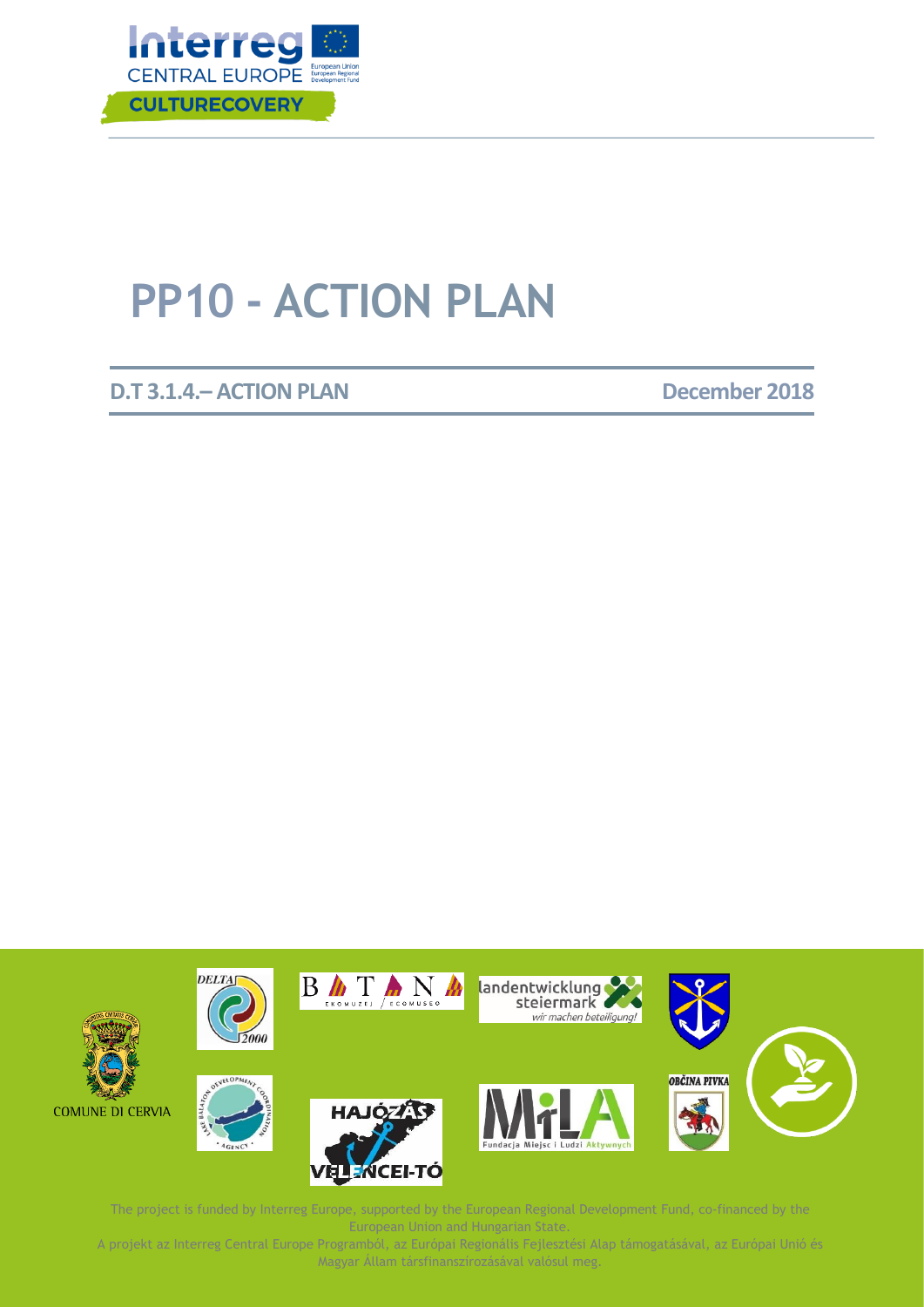

### **Content**

| 2.1- Intangible cultural heritage elements and safeguarding actions/program 4 |  |
|-------------------------------------------------------------------------------|--|
|                                                                               |  |
|                                                                               |  |
|                                                                               |  |
|                                                                               |  |
|                                                                               |  |
|                                                                               |  |
|                                                                               |  |
|                                                                               |  |
|                                                                               |  |

The project is funded by Interreg Europe, supported by the European Regional Development Fund, co-financed by the European Union and Hungarian State.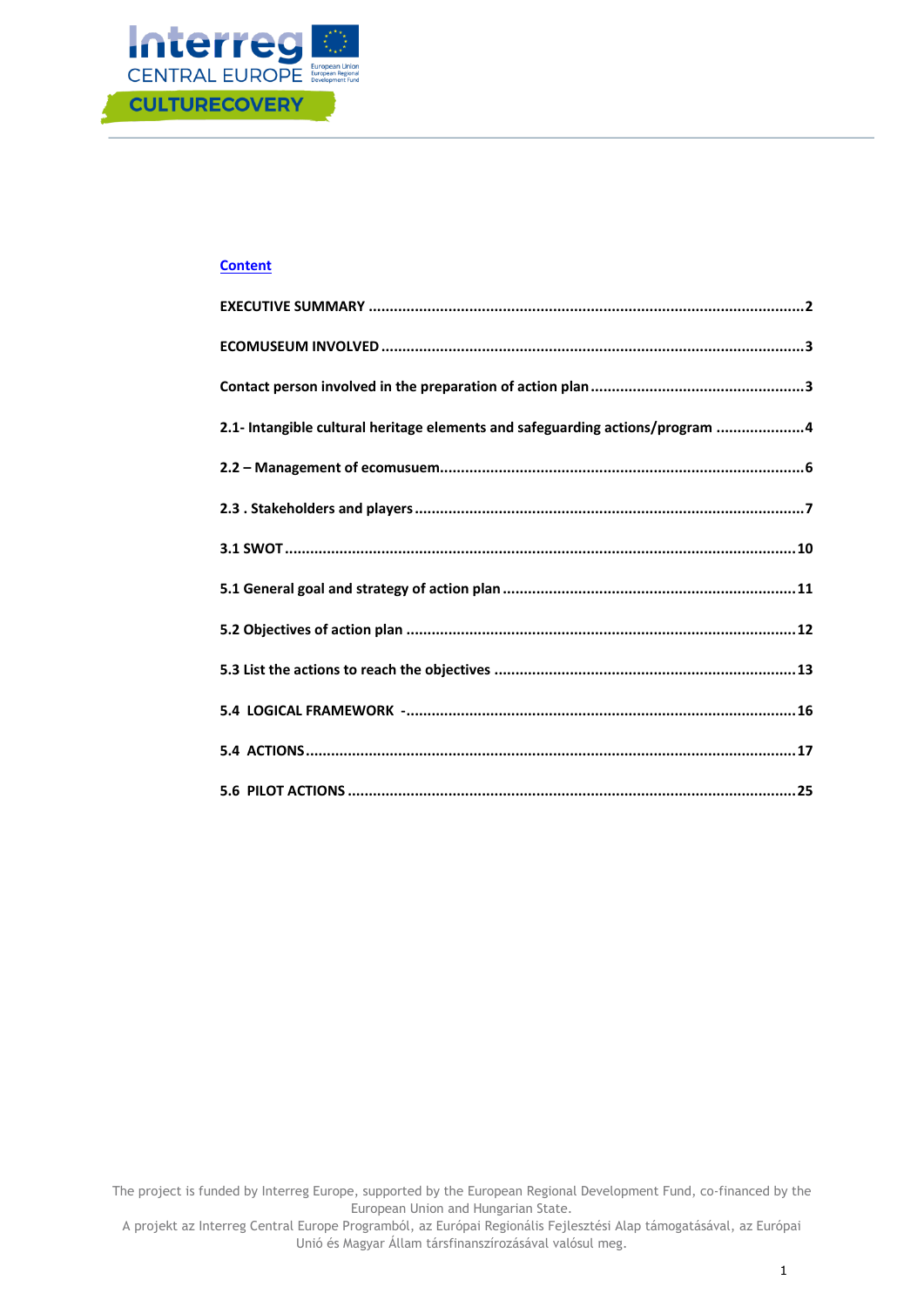

## <span id="page-2-0"></span>**EXECUTIVE SUMMARY**

Please add in the box below a short summary of max 1 pages in English language about your action plan.

Tőserdő Pálinka House Museum and Culture Factory (TPH) is a group of buildings, a complex infrastructure and spiritual center at the same time aiming at preserving and demonstrating certain elements of traditional Hungarian Culture. The location itself is symbolic. THP is situated in the center of an ancient village, Felsőalpár, which played an important role in early Hungarian history as a crossing place across river Tisza, and was destroyed in the war between the Ottoman Empire and the Habsburg Empire at the end of 16th century (15-year war). Later a new village (Lakitelek) emerged on the ruins, and the place where today's TPH stands has always played an important role in the life of this village, as economic, administrative or cultural center of the settlement (concrete function changing from time to time). Today it is an important cultural point.

TPH is a complex institution, preserving and demonstrating several historical ages and Intangible Cultural Heritage elements of Hungarians. Since TPH consists of several buildings and organizes different kinds of programs, management of the institution and events is multiform. Profit-oriented activities finance non-profit activities of TPH. Informative lectures on several topics, e.g. archeology, intangible and tangible cultural heritage, Hungarian history, cultural events. These events are organized and financed by a non-profit limited company.

In this context, the general goal of action plan is facilitating the preservation and subsistence of certain elements of Hungarian intangible cultural heritage in the 21st century via presenting them and teaching people how to use and practice this cultural inheritance to make it a living tradition as opposed to "museum" pieces. TPH' s AP rests on three pillars:

1. Preservation of ICH elements. TPH owns a pálinka distiller, and from time to time it is used to make pálinka. There are also pig killing events in TPH, and TPH has a rich connection with folk dance groups, who from time to time take part in events of TPH.

2. Presentation of ICH elements. All three elements are presented to interested visitors and/or participants of different events/festivals.

3. Education. People who are interested can learn how to make palinka and also can learn a lot about pig killing and its gastronomy. There are also folk-dance courses and dance houses. Through education TPH intends to make these pieces of Hungarian ICH a living tradition, and to persuade participants to become active in practicing these activities.

The project is funded by Interreg Europe, supported by the European Regional Development Fund, co-financed by the European Union and Hungarian State.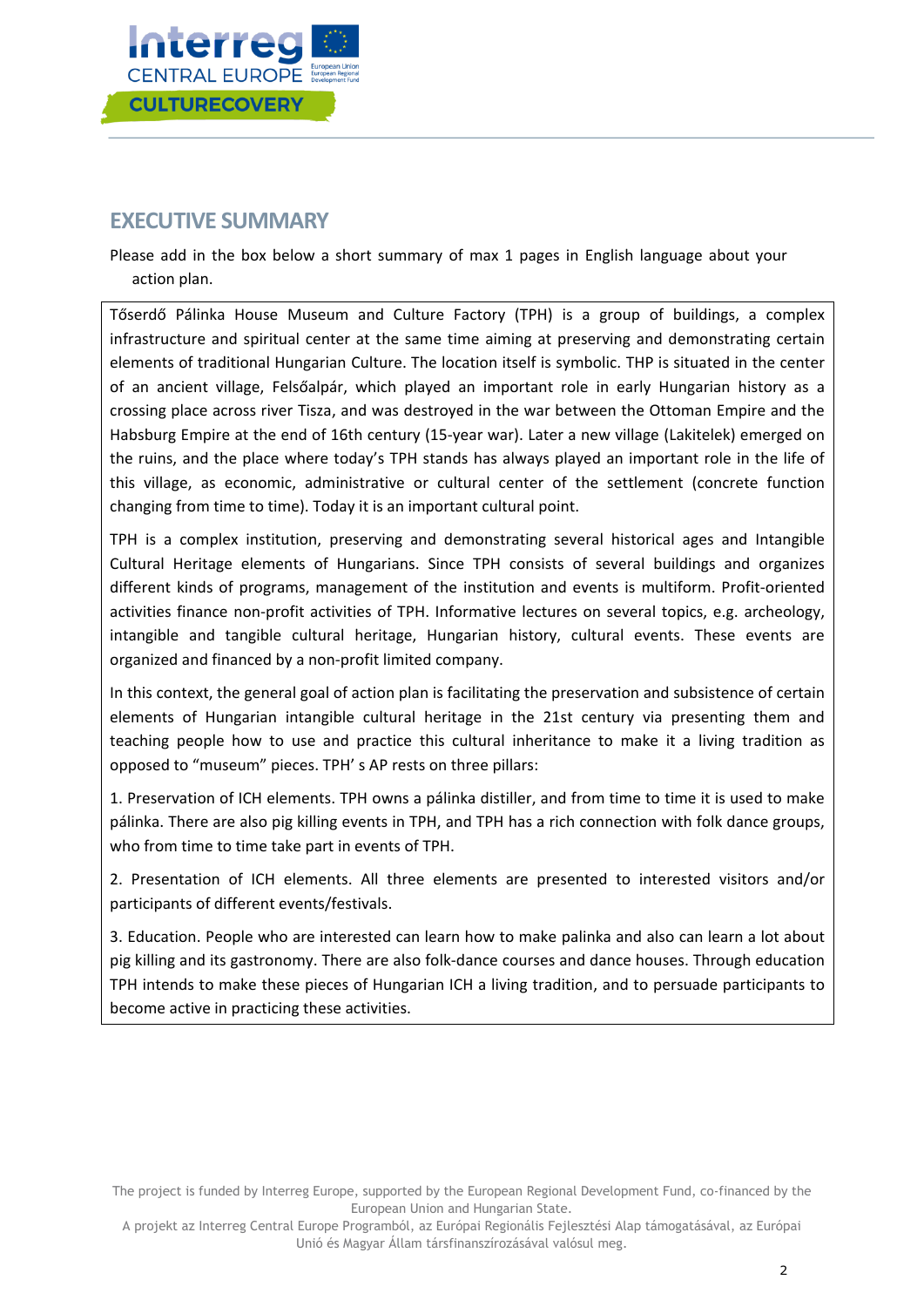

# CHAPTER 1. IDENTITY CARD

## <span id="page-3-0"></span>**ECOMUSEUM INVOLVED**

Name

Tőserdő Pálinka House Museum and Culture Factory (TPH)

Location

H-6065 Lakitelek, Szikra tanya 28.

Website

https://hu-hu.facebook.com/toserdeipalinkahaz/

Body involved in the management of ecomusuems

Metszéspont Ltd., Anszoma Ltd., Templomhalom non-profit Ltd.

## <span id="page-3-1"></span>**Contact person involved in the preparation of action plan**

Name and surname

Zoltán Felföldi

Body /entity / ecomuseum

TPH

E-mail, phones and other contacts

[felfold@yahoo.com,](mailto:felfold@yahoo.com) +36/70/3364153

The project is funded by Interreg Europe, supported by the European Regional Development Fund, co-financed by the European Union and Hungarian State.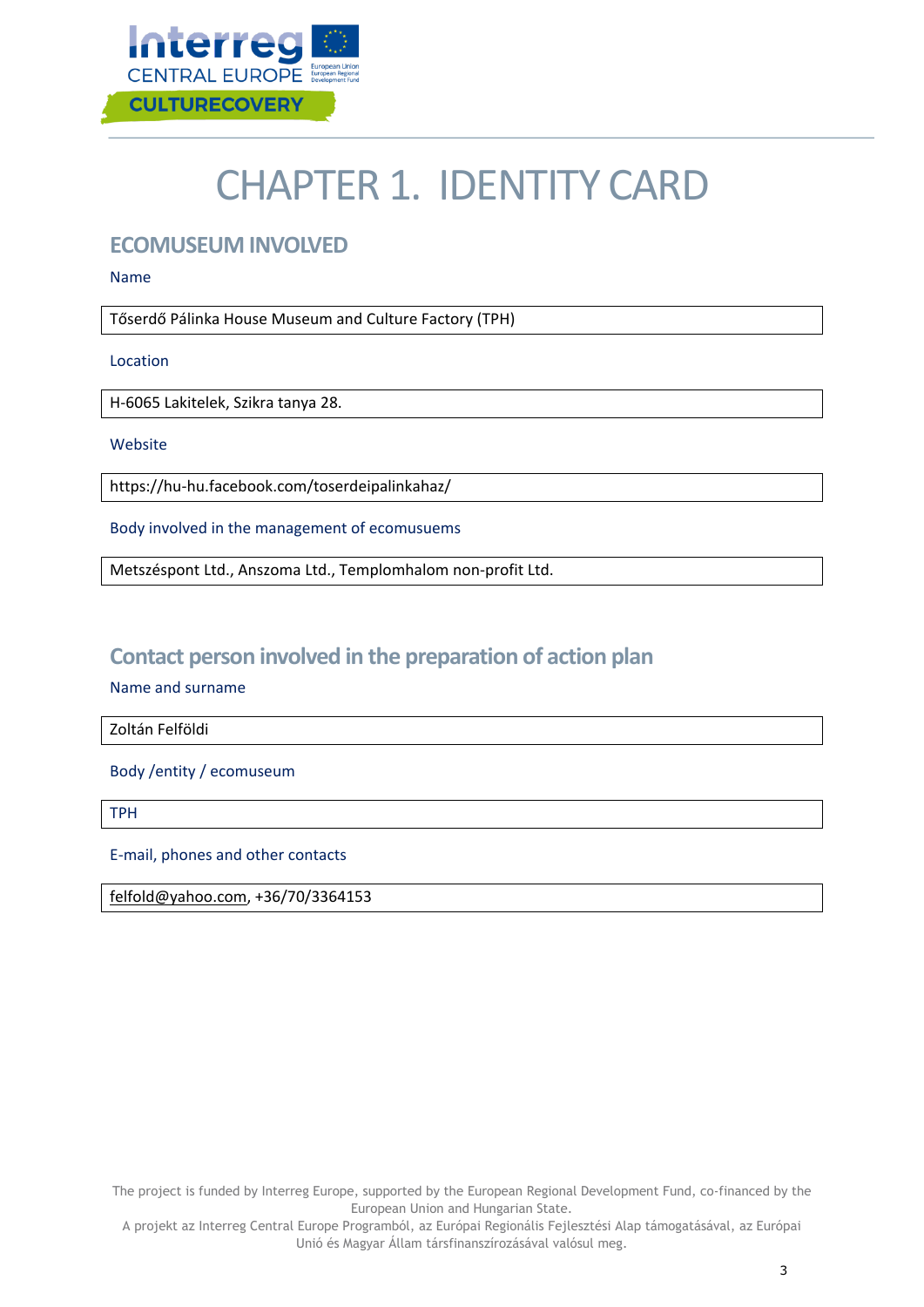

# CHAPTER 2. STATE OF ART

## <span id="page-4-0"></span>2.1- Intangible cultural heritage elements and safeguarding

### actions/program **(**cfr. WP T.1 – D.T.1.1.1)

Please describe in synthesis the state of art about actions or programs aimed at preservation, recovery and promotion of intangible cultural heritage and to make a picture of various methods and approaches used by particular ecomuseums; in synthesis describe the situation and approach about preservation, recovery and promotion of ICH. (Evidence also the potential of ICH in the area of ecomuseum )

### (*max 2.000 signs*)

TPH is a group of buildings, a complex infrastructure and spiritual center at the same time aiming at preserving and demonstrating certain elements of traditional Hungarian Culture. The location itself is symbolic. THP is situated in the center of an ancient village, Felsőalpár, which played an important role in early Hungarian history as a crossing place across river Tisza, and was destroyed in the war between the Ottoman Empire and the Habsburg Empire at the end of  $16<sup>th</sup>$  century (15-year war). Later a new village (Lakitelek) emerged on the ruins, and the place where today's TPH stands has always played an important role in the life of this village, as economic, administrative or cultural center of the settlement (concrete function changing from time to time). Today it is an important cultural point.

THP presents two periods of Hungarian and local history and preserves 3 ICH elements:

Historical periods, presented by THP:

1. Árpád-age. For 4 and a half century, king of Hungarians came from a family named after the second leader coming from this family (Árpád). They were descendants of the king of the Huns, Attila. 150 years of their ruling was before Hungarians were converted to Christianity, and 300 years after conversion. Felsőalpár was founded in early Árpád-age, and its church was built in the 11<sup>th</sup> century. Ruins of the church are situated in the territory of TPH. This period in TPH is represented by the ruins of the  $11<sup>th</sup>$  century church and a building having the function of an Archeological Center. Visitors can visit the church, listen the history of the church and the village and take part in events in the Archeological Center.

2. 1930s, when today's Lakitelek went through an important development, and it became a modern village. This period is represented by a unique museum of an imaginary town (Pálinka Pharmacy Town) of the 1930s the main organizing element of which is palinka. Visitors take part in a guided tour lasting for about an hour, and they drink palinka after the tour (those who do not prefer palinka, can choose a coffee or a soft drink).

The project is funded by Interreg Europe, supported by the European Regional Development Fund, co-financed by the European Union and Hungarian State.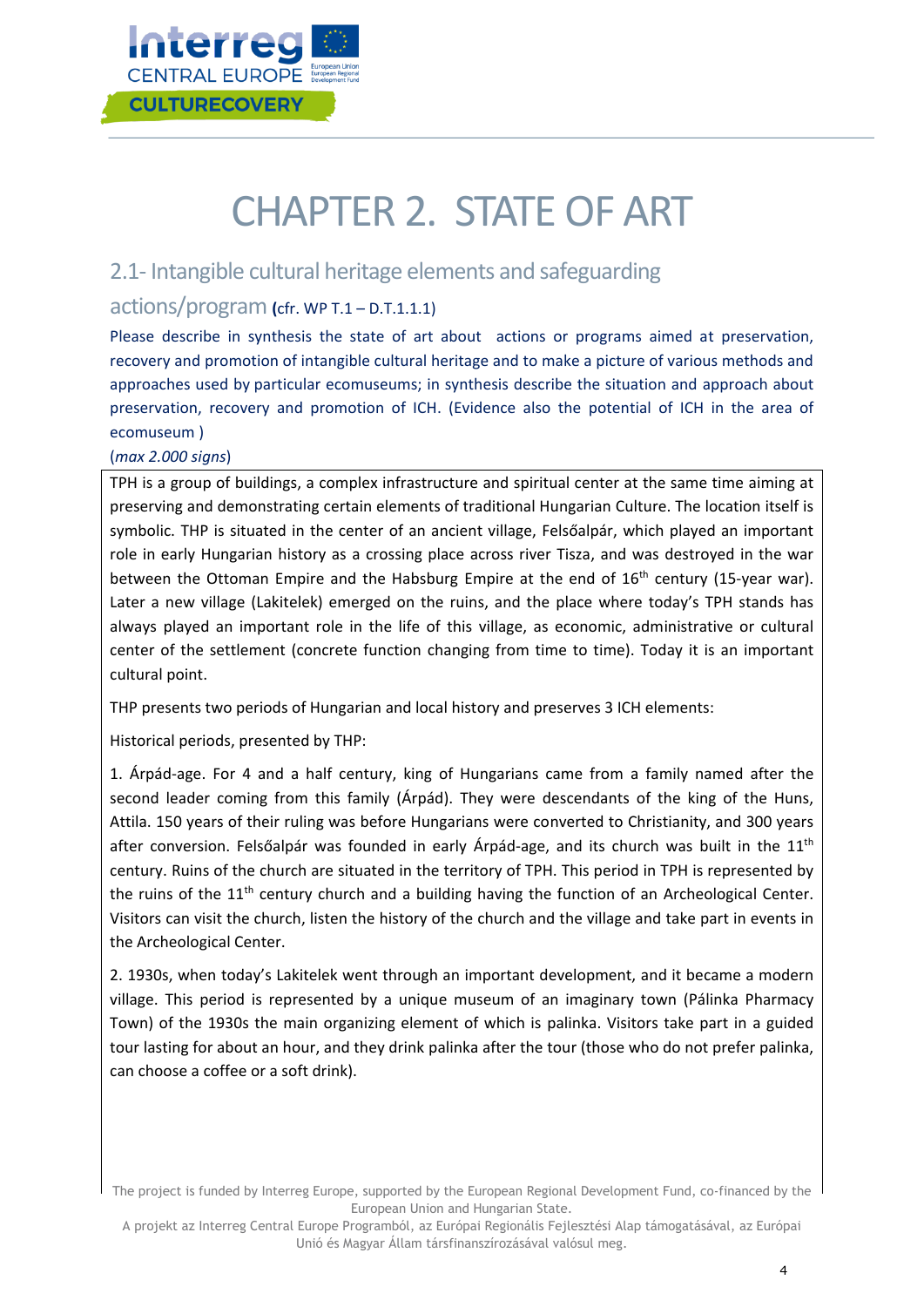

ICH preserved and presented by TPH:

1. Pálinka-making. Pálinka is a traditional Hungarian spirit, made from pure fruit through a process of fermentation and distillation. Pálinka can be made from any fruit containing sugar and it preserves the original aroma, smell and taste of the fruit. Pálinka is protected by the EU, the right to use this name belongs exclusively to Hungarians. Pálinka enjoys the highest level of respect and protection in Hungary, it belongs to the limited group of

Hungaricums, and a specific law (Pálinka Law) exists in Hungary. Pálinka-making in TPH does not serve commercial aims, it is practiced exclusively for education and demonstration purposes, demonstrating the process of distillation for tourists and others who are interested. Pálinka tasting is a frequent event, and several of these tastings is combined with demonstrating palinka making. Naturally, palinka tasted is not the one distilled on the spot, because – similarly to other alcoholic drinks - palinka needs a time for maturation.

2. Pig killing. Pig killing is not merely the killing of a pig, and it does not serve fun purposes like bullfighting in Spain. Pig killing is a process of making food from a pig and it is an inherent part of Hungarian peasant culture. Its origins go back to the  $16-17<sup>th</sup>$  centuries, when the central part of Hungary was occupied by the Ottoman empire and peripheral parts were also often subject to invasions. Cows, goats and sheep were driven away by Turks. But muslims were not interested in pigs. That was the reason why Hungarians started to keep and eat pig in a big quantity. Although pig meat was a part of Hungarian cuisine earlier, too, in the Turkish era pig became a substitute of other meat, and Hungarians developed the making of all kinds of food from pig to a perfect level. Pig killing is unique, also because cc. 80% of a pig can be used in kitchen, whereas the same ratio is cc. 50% in case of a sheep or a cow. Even the end part of legs can be used, as far as the brain, nose and ears, certain inner parts (sausage is staffed into bowels). TPH regularly organizes pig killing event at the end of which participants eat, and/or take home food made from the pig.

3. Hungarian folk dance. Hungarian folk dance is a part of Hungarian national cultural heritage. Folk dance and dance houses were a form of entertainment, and an institution, important in finding one's couple before the mid-20<sup>th</sup> century. In certain places - first of all the Hungarian populated areas of Transylvania – authentic folk dance was an inherent part of everyday life till recently.

Hungarian folk dance is very rich and varies from region to region in the Carpathian Basin and in some occasion beyond it (in case of "Csángó" Hungarians living in Moldva). Dance House Movement aims at preserving traditional folk music and folk dance, and bringing them into modern – often urban – society, while they are disappearing in their traditional village environment. Dance House Movement is an acknowledged Hungaricum, protected by law in Hungary. TPH joins Dance-House Movement by organizing folk-dance events, festivals and courses.

The project is funded by Interreg Europe, supported by the European Regional Development Fund, co-financed by the European Union and Hungarian State.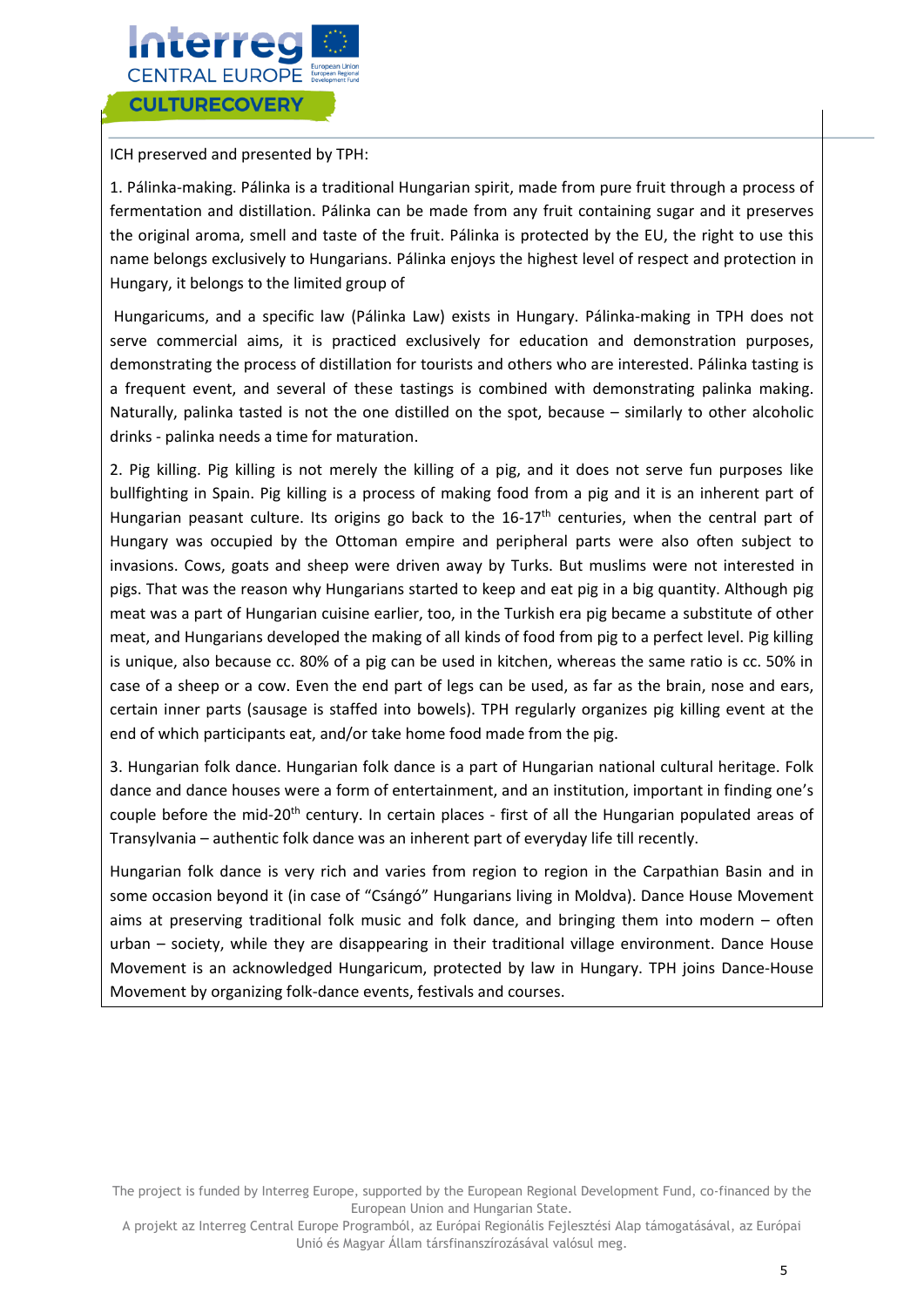

### <span id="page-6-0"></span>2.2 – Management of ecomusuem**(**cfr. WP T.1 – D.T.1.1.1)

Please describe in synthesis analysis of current ecomuseum management system and assessment of its effectiveness and efficiency, with also indications about the actual state of art, approach used, points of strength and weakness.

#### (*max 2.000 signs*)

As described above TPH is a complex institution, preserving and demonstrating several historical ages and Intangible Cultural Heritage elements of Hungarians. Since TPH consists of several buildings and organizes different kinds of programs, management of the institution and events is multiform.

Buildings and the land under them are owned partly by natural and partly by legal persons.

Bodies, managing TPH consist of profit-oriented and non-profit companies. A restaurant is an integral part of TPH. It is run by a profit-oriented company. The same company organizes profit-oriented events, e. g. team building trainings and other events for companies, family events, such as weddings, birthday and other parties.

Profit-oriented activities finance non-profit activities of TPH. Informative lectures on several topics, e.g. archeology, intangible and tangible cultural heritage, Hungarian history, cultural events. These events are organized and financed by a non-profit limited company.

Management of both (profit-oriented and non-profit) companies is in the hand of the inventor, founder and main owner of TPH, an architect, who moved to Lakitelek from the city of Kecskemét, 30 km-s away.

TPH has several partners, involved in the development and management of the place. Some of them are employees in one of the companies, others are outside partners, who work as outside service providers. Staff of the restaurant and the kitchen are employed, as well as the guide of the tours in Pálinka Pharmacy Town.

Outside service providers are involved mainly in the organization of events of greater scope. Some of them are service providers in the classical sense of the word, who invoice as a reward for their services. Besides them there are many volunteers, helping in the organization of events, both private persons and civil organizations (e.g. Civil Defense Organization, Association of Volunteer Firemen, other associations, civil organizations).

Since it is located away from main road, in a village of 4.600 inhabitants, which is not a densely visited tourist destination, TPH does not have regular opening days and hours. It can be visited after preliminary registration and/or in the time of organized events.

The project is funded by Interreg Europe, supported by the European Regional Development Fund, co-financed by the European Union and Hungarian State.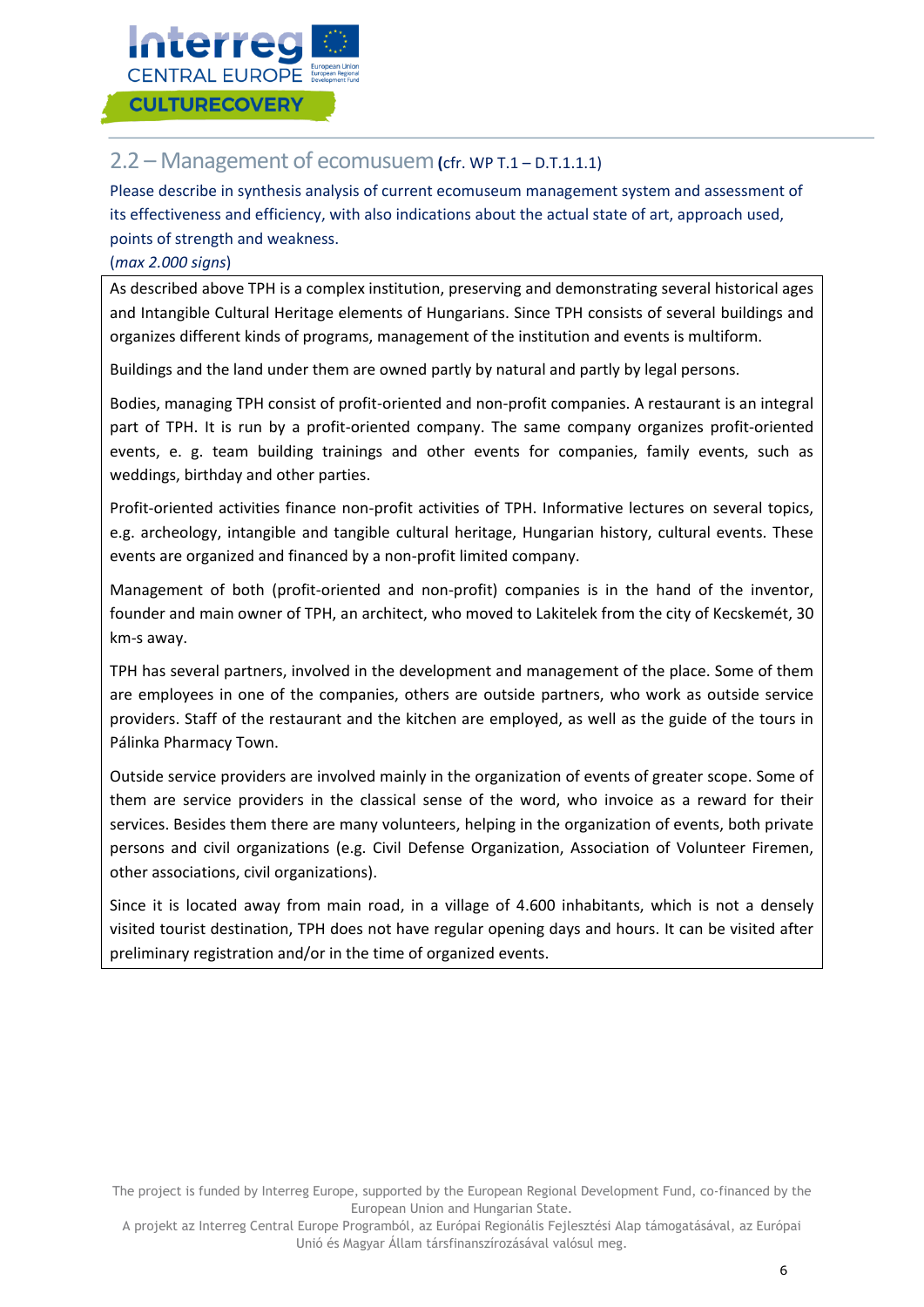

## <span id="page-7-0"></span>**2.3 . Stakeholders and players**

Please describe in synthesis the main stakeholders, players and in general bodies, entities etc that actual manage the ICH, other than stakeholders and players that could influence the models and methods of conservation, valorization and preservation of ICH .

### (*max 2.000 signs*)

Day-to day management of ICH in TPH is done by employees and outside service providers. However, they are active not only in day-to-day management, but also in organization and execution of special events and festivals.

Three ICH elements are presented with the help of different outside service providers, both nonprofit and profit-oriented.

TPH has a contract with a professional pálinka-making company, which provides pálinka for the restaurant and for events. Colleagues of the company regularly deliver pálinka-tasting for guests of TPH, and they are active participants in all events connected with pálinka.

In case of pig killing TPH co-operates with a professional butcher. Food prepared in case of pig killings (sauseges, meat, grace, cracklings, bacon, etc.) is made with his assistance, and pig-killing breakfast (fried blood) lunch (fried meat) and dinner (fried sausage, fried welt, staffed cabbage) is prepared by the kitchen staff.

Presentation of Hungarian folk dance and organization of dance-houses is done by civil organizations. Two local civil organizations are active in this, Lakitelek Folk Dance Group "Kösöntyű" and its members, and another local civil organization (Civil People for "Árpádszállás" Train Stop). In certain events folk dance groups of the region, and groups from other regions of the Carpathian Basin also take part. A famous Hungarian folk-artist, winner of "Kossuth-prize", Mr. János Csík is also active in the presentation of Hungarian folk music as a volunteer. He is a regular guest in TPH, gives concerts and organizes folk music and folk dance events for children.

Civil organizations are active in the Life of TPH in other sectors, too. Civil Self-Defense Organization, Association of Volunteer Firemen regularly organize programs for those who are interested in the work of these organizations. TPH is also a home for Lakitelek Amateur Theatre Group who practice and present pieces of Hungarian drama or comic literature from year to year.

Education is an important element within the activity of TPH. Local kindergarten and primary school, primary schools of the region, and secondary schools of surrounding towns often organize tours to TPH to present their students a feeling of rural Hungarian life, and pieces of Hungarian history and culture.

Local community who enjoys services of TPH is also an important stakeholder. However, the reach of TPH is much larger than Lakitelek itself, so inhabitants of the region – three main cities of which are Kecskemét, Szolnok and Kiskunfélegyháza – are also important stakeholders.

The project is funded by Interreg Europe, supported by the European Regional Development Fund, co-financed by the European Union and Hungarian State.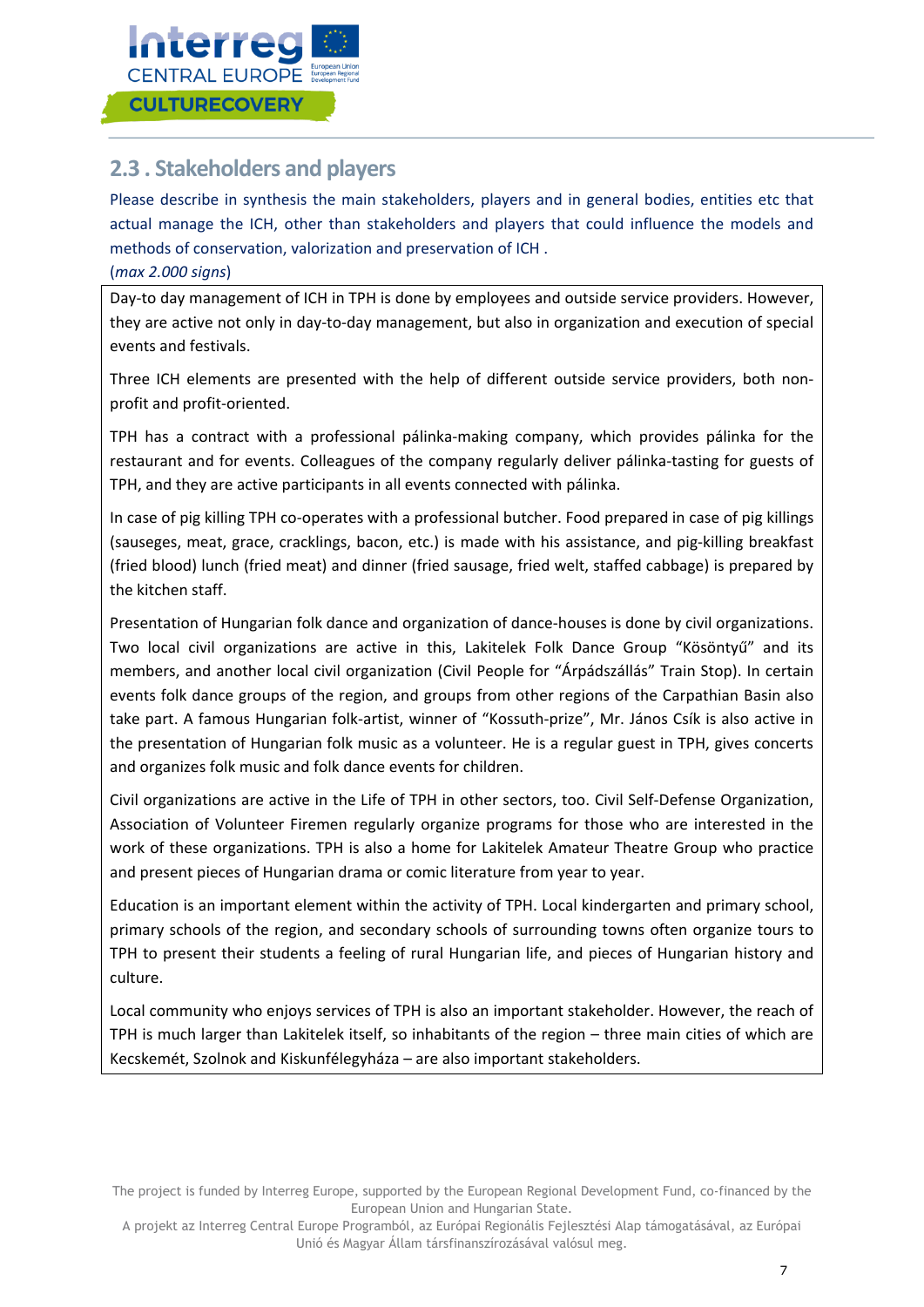

# CHAPTER 3. PARTECIPATORY APPROACH

### **3.1 Evidenced the Main conclusion and results of participatory approach in terms of innovative methods of preservation and performing Intangible Cultural Heritage and planning for their application**

Please describe the main goal and conclusion of workshops realized evidenced in particular:

- **a-** What innovative methods of preservation and recovery of intangible cultural heritage based on creative industry and informtion and communication technologies ? please describe in sythesis
- **b-** What Best Practices on ecomuseum intangible cultural heritage could be used as inspiration ? please describe in sythesis

The innovative methods used are defined by the characteristics of the ICH related skills/knowledge. The first group of stakeholders covers the individuals and groups who inherited the ICHs from their predecessors. It covers indigenous individuals and their networks. This group is mostly relating to oral traditions, performances, cuisine and handcrafts with strengthening creative industry solutions. The second group learned the traditions and try to keep and present them. It mostly related to ecological livestock breeding, mining, festivals, wine producing and utilization of unique flora and fauna in general. Being a heterogenous group, some are still far from CCI and ICT related approaches, while the festivals and wine producers are widely use these opportunities.

From an organizational perspective, the integration of CCI and ICT is heterogenous: 1) state institutions (national parks, museums, offices, National Agency for Tourism, etc.) seems to be the drivers of these initiatives, mostly from public applications; 2) municipalities concentrate on public services, as such, no dedicated initiatives are given; 3) educational institutions (especially primary and secondary schools to transfer the ICHs from generation to generation) try to integrate the ICT related approach to their curricula; 4) the growing importance of NGOs can be seen, especially on protection of small-scale individual ICHs has not enough financial resources on the investigated topic; 5) for-profit organizations (mainly the operators of tourism related ICH attractions).

The investigated ecomuseums offer lots of good opportunities to the utilization of ICHs. It stimulates the cultural and business life in mostly rural areas. Several sources of revenue are generated from the settlements and new jobs are created as well by them. Additionally the give the opportunity for joint actions in the involved areas all year around. Finally, the ones that offer unique offers (as TPH does) can be viable and transferable.

The project is funded by Interreg Europe, supported by the European Regional Development Fund, co-financed by the European Union and Hungarian State.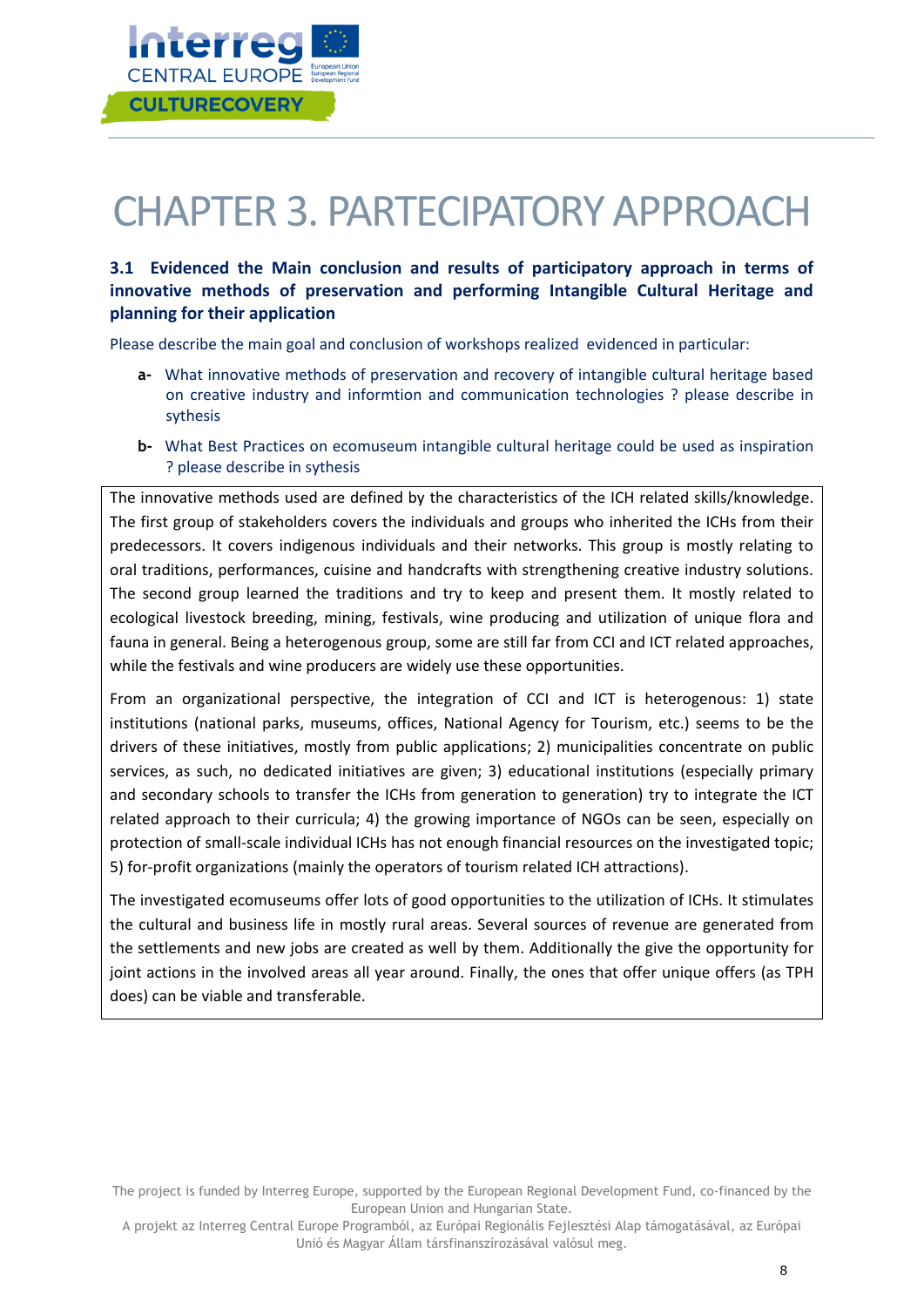

### **3.2 Evidence the main results and conclusion of workshops in terms of existing individual offers and development of integrated offers within traditional tourism offer**

The main conclusions can be summarized as follows:

- large proportion of ICH related traditions and skills is related to small villages with aging population and population decline; it means that transferring to them becoming harder;

-the ICHs are just having peripheric interest of the public bearers in most cases

-most of the ICH traditions have no direct economic value, so they are not in the spotlight of local development (especially tourism related one)

-the market of handicrafts is pushed down by the mass products, touristic utilization is low

-the number of new-comers (mostly former urban middle-class) is growing, and they try to keep ICH related traditions upon their own way that can be effectively supported by ICH related tourism offers

-lack of financial incentives for NGOs dealing with this tradition can be solved by cooperative utilization

-the region is strong in tourism, but its focus is active tourism with partial relation to ICHs

Anyway, we think important to stress that the touristic potential of the ICHs is growing that supports to safeguard and keep them in the core of interest. By doing so, the role of ICHs in the heritage protection and interpretation had significant growth in the last two decades. It is rooted from the growing need of internal tourists.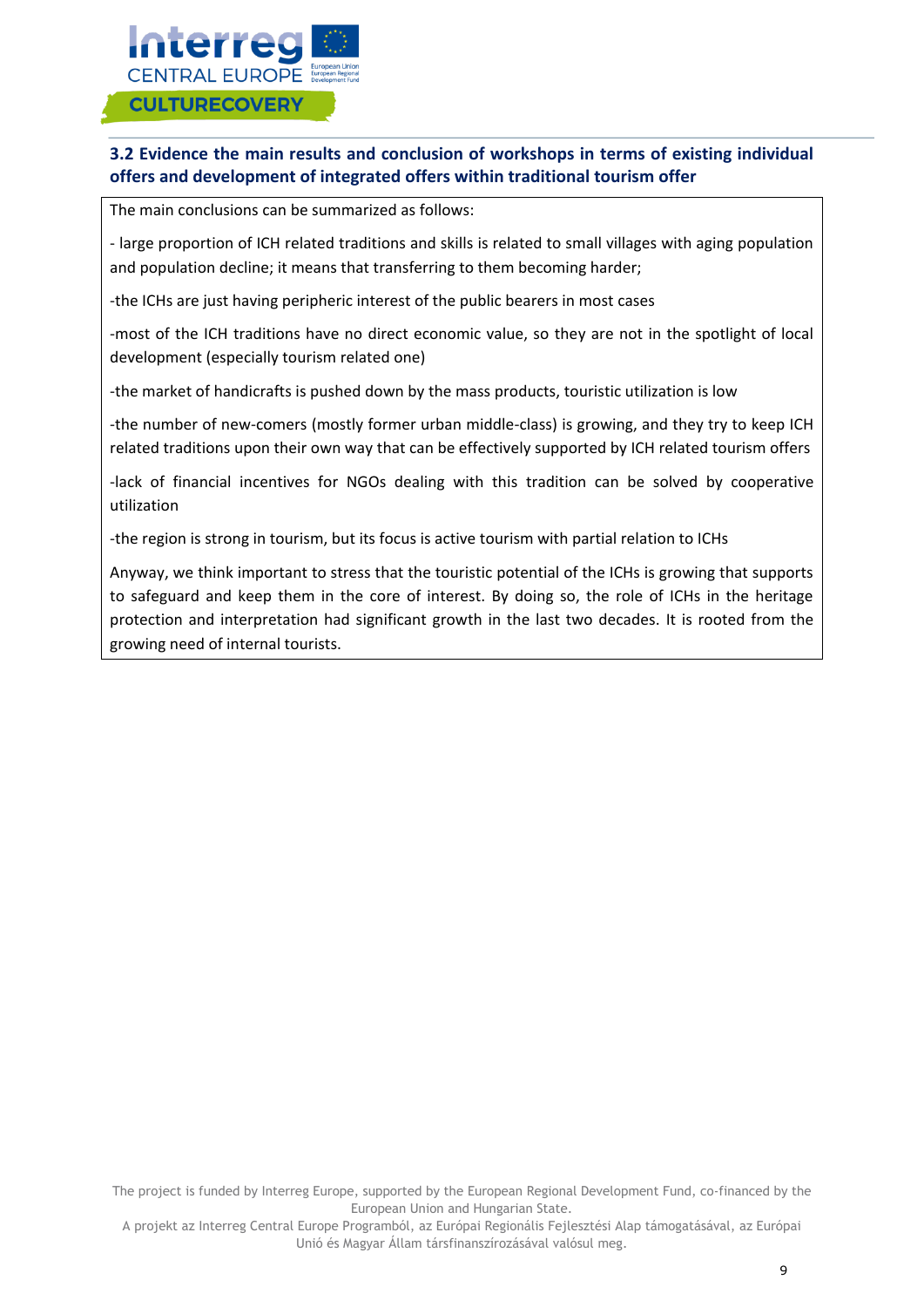

# CHAPTER 4. SWOT ANALYSIS

## <span id="page-10-0"></span>**3.1 SWOT**

Please fulfill the following table with the indication of the main point of **Strengths, Weaknesses, Opportunities, Threats: (MAX 1 PAGE)** 

| <b>Strengths</b>                                                                                                                                                                                                                                                                                                                                                                                                                                                                                                                                             | <b>Weaknesses</b>                                                                                                                                                                                                                                                                                                                                         |
|--------------------------------------------------------------------------------------------------------------------------------------------------------------------------------------------------------------------------------------------------------------------------------------------------------------------------------------------------------------------------------------------------------------------------------------------------------------------------------------------------------------------------------------------------------------|-----------------------------------------------------------------------------------------------------------------------------------------------------------------------------------------------------------------------------------------------------------------------------------------------------------------------------------------------------------|
| - Big enough area for festivals and other<br>large events<br>- Several buildings with different functions<br>in a group<br>- Ruins of an 11 <sup>th</sup> century church in the area<br>- Unique and innovative museum (Pálinka<br>Pharmacy Town), popular in the circle of all<br>visitors<br>- Restaurant in the area, guests can eat and<br>drink<br>- Guesthouse in 300 meters from TPH, run<br>by TPH group<br>- Competent and motivated employees,<br>strong outside partners<br>- Strong involvement of civil organizations<br>in the activity of TPH | - Distance from bigger cities, first of all<br>Kecskemét is bigger, than ideal<br>- Financial situation of the institution is weak<br>high investment costs $\rightarrow$ insufficient<br>resources for marketing and running the<br>institution<br>- Poor marketing<br>Poor/amateur<br>the<br>management<br>οf<br>institution due to financial situation |
| <b>Opportunities</b>                                                                                                                                                                                                                                                                                                                                                                                                                                                                                                                                         | <b>Threats</b>                                                                                                                                                                                                                                                                                                                                            |
| Increasing tourism<br>in<br>general,<br>and<br>increasing number of people, who are<br>interested in rural tourism in particular<br>- TPH may become a central point of<br>tomorrow's bicycle tourism<br>- Government policy strengthening the<br>knowledge and popularity of pálinka<br>- Lakitelek People's College, having a big<br>number of inland and overseas guests<br>throughout the whole year is very close<br>- Potential co-operation of tourism service<br>organizations (hotels, thermal baths) of the<br>region                              | - Enthusiasm of civil organizations may erode<br>with time<br>- Difficulty to find competent colleagues, if<br>key employees leave<br>- Poor financial situation may endanger long-<br>term sustainability                                                                                                                                                |

The project is funded by Interreg Europe, supported by the European Regional Development Fund, co-financed by the European Union and Hungarian State.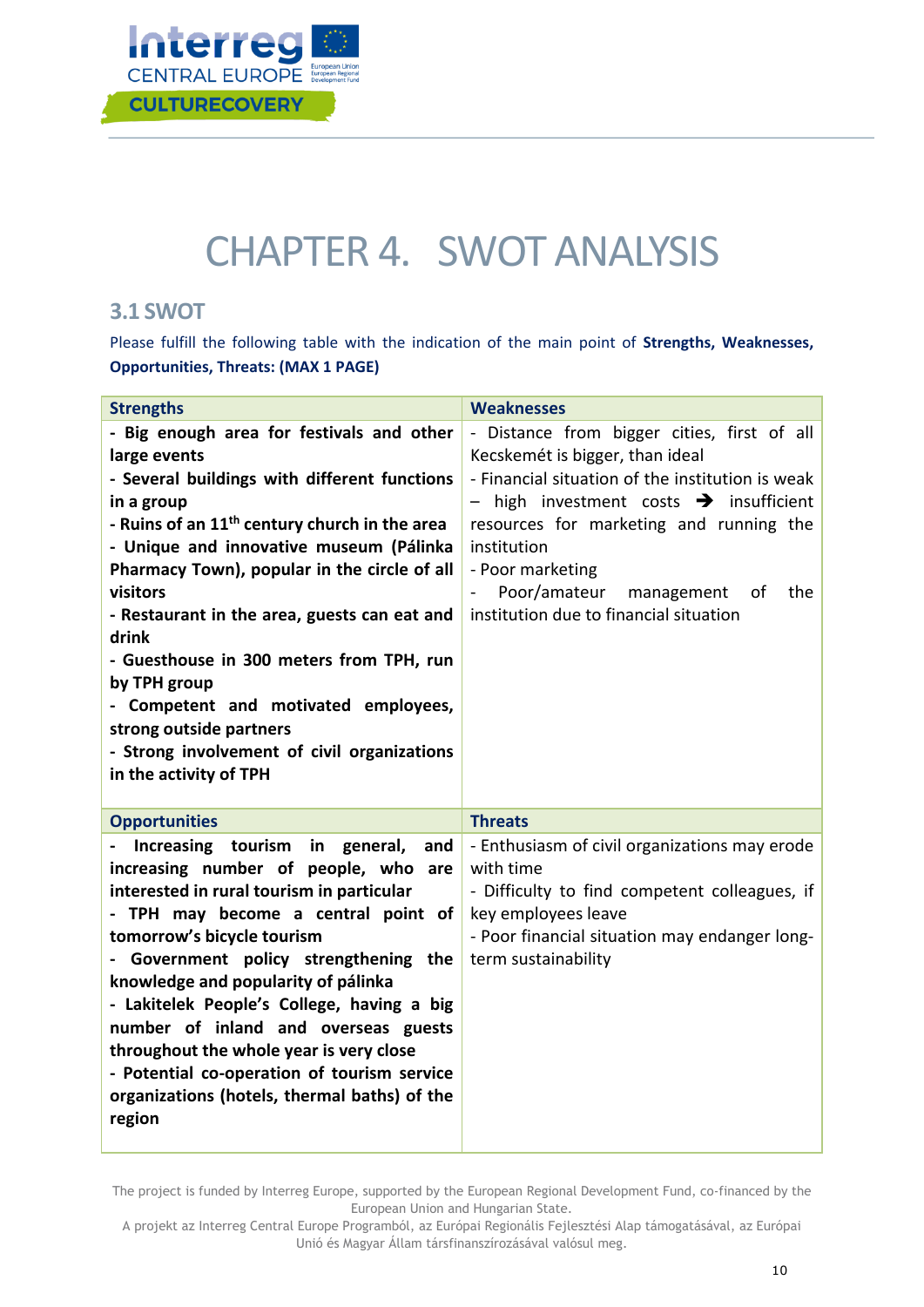

# CHAPTER 5. ACTION PLAN **ECOMUSUEMS**

## <span id="page-11-0"></span>**5.1 General goal and strategy of action plan**

The general goal of action plan is a sort of general strategy to fit the aim of action plan. It is one and general and strictly connected with the background . Evidenced also the main needs and main goal and the vision you are heading for as a desired state, so a sort of introduction evidences the reasons of action plan

General goal of action plan is:

Facilitating the preservation and subsistence of certain elements of Hungarian intangible cultural heritage in the  $21<sup>st</sup>$  century via presenting them and teaching people how to use and practice this cultural inheritance to make it a living tradition as opposed to "museum" pieces.

There is a pyramid of so-called national values in Hungary laid in law. Local values are situated at the bottom of this pyramid. Next floor is county level, then national values take the third floor. There are outstanding national values above national values, and hungaricums make the top of the pyramid. National values from local values up to hungaricums are categorized by their nature. One of these categories is cultural heritage, another category is agriculture and food economy. The number of hungaricums is 70. TPH and its current project aims at preserving and presenting certain elements of these values, namely two elements from the list of hungaricums (dance house and pálinka) and one element from the list of national values (pig killing).

Vision of TPH is, that these pieces of Hungarian culture will not disappear, instead they will become an active part of more and more people's normal life.

TPH' s strategy rests on three pillars:

1. Preservation of ICH elements. TPH owns a pálinka distiller, and from time to time it is used to make pálinka. There are also pig killing events in TPH, and TPH has a rich connection with folk dance groups, who from time to time take part in events of TPH.

2. Presentation of ICH elements. All three elements are presented to interested visitors and/or participants of different events/festivals.

3. Education. People who are interested can learn how to make palinka and also can learn a lot about pig killing and its gastronomy. There are also folk-dance courses and dance houses. Through education TPH intends to make these pieces of Hungarian ICH a living tradition, and to persuade participants to become active in practicing these activities.

The project is funded by Interreg Europe, supported by the European Regional Development Fund, co-financed by the European Union and Hungarian State.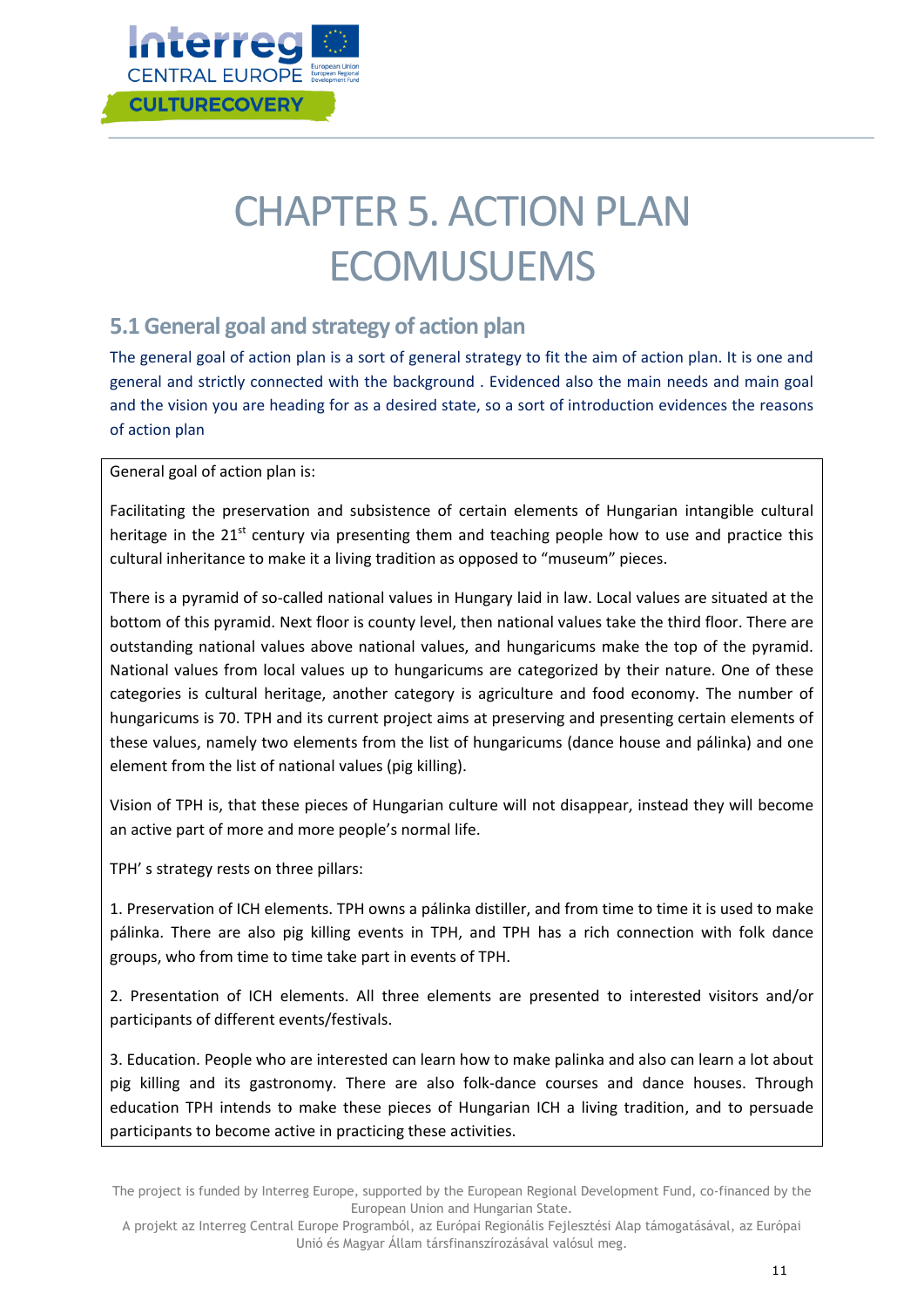

## <span id="page-12-0"></span>**5.2 Objectives of action plan**

Objectives are more specific. Consider ordering your work plan by "SMART" objectives: specific, measurable, achievable, realistic and, timely (or time-bound).

Evidence also if the objects are linked with the issues of project :

- *a) Effective and sustainable management*
- *b) Innovative preservation and recovery of Intangible Cultural Heritage through creative industry, and Information and Communication Technologies*
- *c) Integration of the offer based on local identity within the traditional tourism offer for responsible tourism purposes*

Improving public awareness and increasing public knowledge of certain elements of Hungarian intangible cultural heritage.

Valorising certain elements of Hungarian intangible cultural heritage through inspiring people to make them a part of their normal life.

<span id="page-12-1"></span>Increasing the quality of eco-museum services.

The project is funded by Interreg Europe, supported by the European Regional Development Fund, co-financed by the European Union and Hungarian State.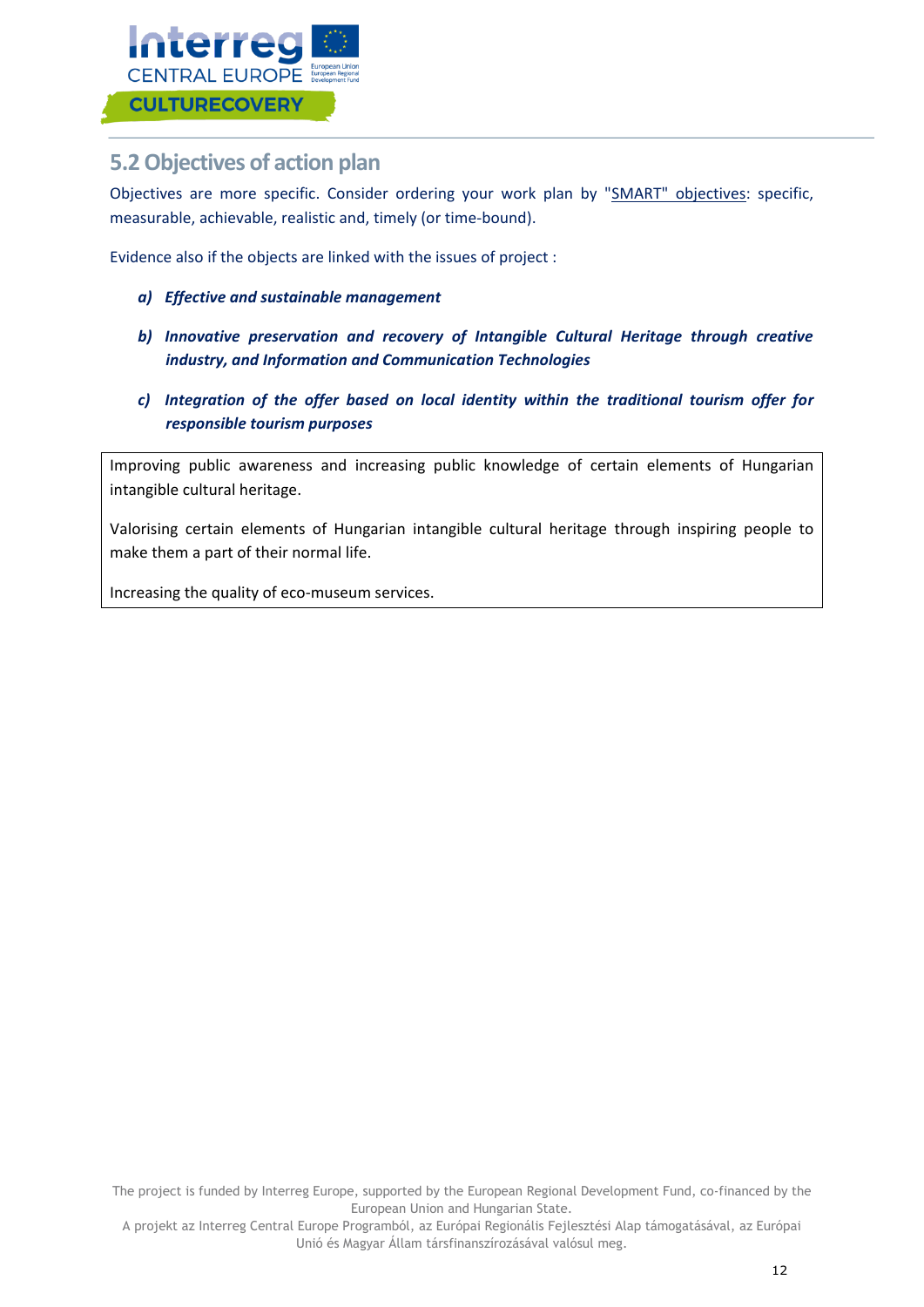

**Objective 1** 

## **5.3 List the actions to reach the objectives**

For each objective one or more actions could be needs. Each actions could be articulated in phase or steps actions, together with the identification of resources, people /stakeholders / players involved and timing to realize the action. Please identify also if the actions proposed could be connected with some best practieses , if yes, please describe the best practieses. (*Full fill the schemes below)*

| Improving public awareness and increasing public knowledge of certain elements of Hungarian intangible<br>cultural heritage |                                                                                                                                                                                                                                                                                                                                                        |
|-----------------------------------------------------------------------------------------------------------------------------|--------------------------------------------------------------------------------------------------------------------------------------------------------------------------------------------------------------------------------------------------------------------------------------------------------------------------------------------------------|
| <b>SMART objectives</b>                                                                                                     |                                                                                                                                                                                                                                                                                                                                                        |
| The specific outcome that you want?                                                                                         | People taking part in events and courses<br>imbedded in these events where they get<br>acquainted with selected pieces of Hungarian<br>ICH.                                                                                                                                                                                                            |
| How will you measure this?                                                                                                  | Number of participants can be measured by<br>signing attendance register.                                                                                                                                                                                                                                                                              |
| How much change do you expect?                                                                                              | We expect that as a result of taking part in TPH<br>events and getting acquainted with pálinka-<br>making, pig killing and folk dance, knowledge of<br>participants about these pieces of Hungarian<br>ICH will increase.                                                                                                                              |
| When will this change occur?                                                                                                | The changes will occur in two phases:<br>1. As a direct result of taking part in the<br>events, right after the events have<br>finished.<br>2. We expect, that some participants will<br>be inspired by the events to gather<br>further information, and they will read<br>and study special literature on the topic<br>in the month after the events. |

**Actions to reach the objectives 1**

**1.1 One-day pálinka programme for beginners: open distilling, pálinka-tasting with pálinka experts, introduction into pálinka-making**

**1.2 Pigstickers' festival and competition: a funny competition of registered teams, who compete in making pork food of freshly slaughtered pigs. Teams have to manage the whole process from killing a pig to serving food made by them to the special jury.**

**1.3 Irregular history class to secondary school students on Hungarian folk dance. A lesson on dances of different regions of Carpathian Basin, history of dances and their role in people's everyday life. A lecture combined with video presentation, and personal presentation by professional folk-dancers.**

**Notes ..(***Optional* **)**

The project is funded by Interreg Europe, supported by the European Regional Development Fund, co-financed by the European Union and Hungarian State.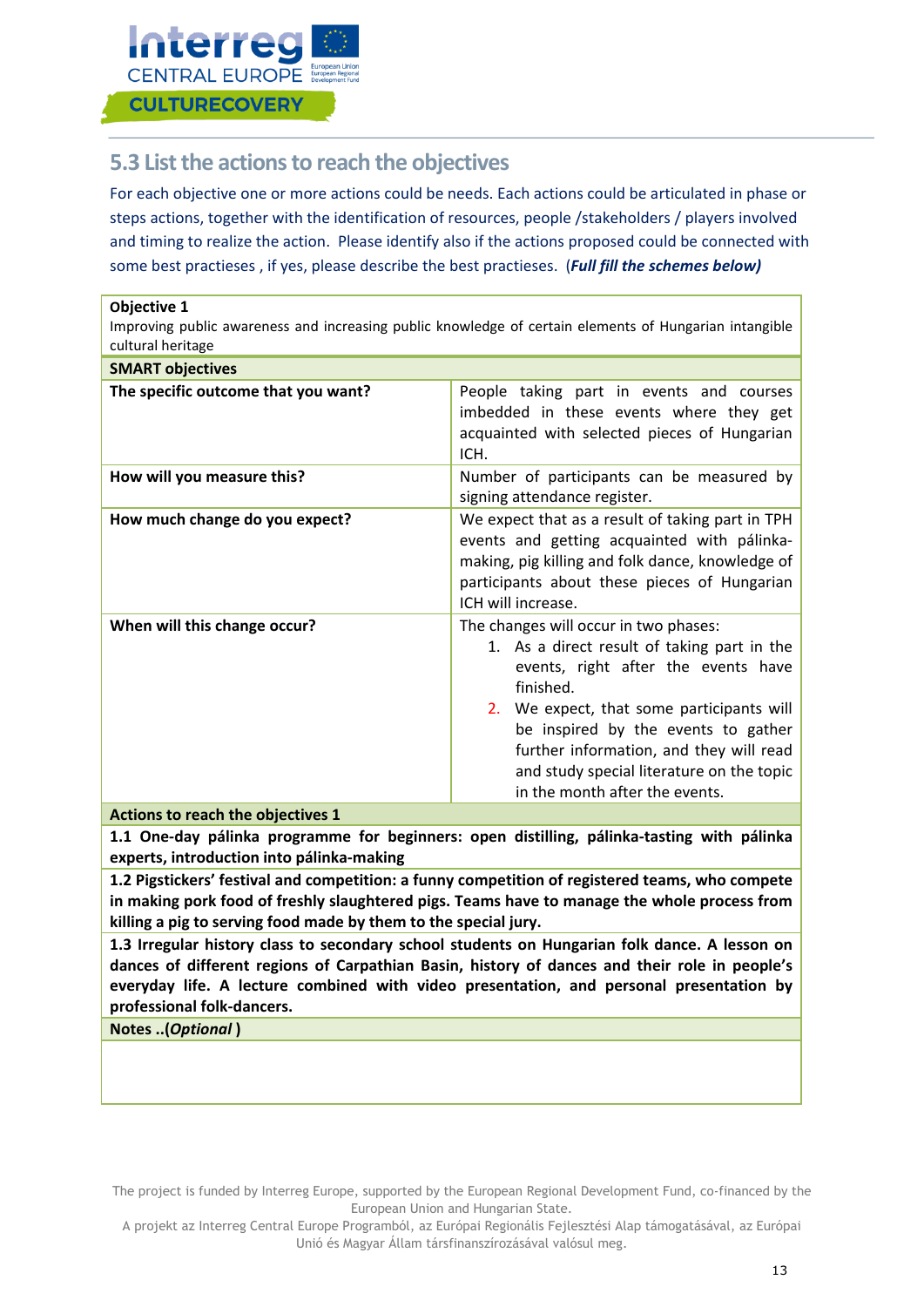

### **Objective 2**

Valorising certain elements of Hungarian intangible cultural heritage through inspiring people to make them a part of their normal life

| <b>SMART objectives</b>                                                                                                                                |                                                                                                                                                                                                                                                                                                                                                                                                                                                                                                                                                                   |
|--------------------------------------------------------------------------------------------------------------------------------------------------------|-------------------------------------------------------------------------------------------------------------------------------------------------------------------------------------------------------------------------------------------------------------------------------------------------------------------------------------------------------------------------------------------------------------------------------------------------------------------------------------------------------------------------------------------------------------------|
| The specific outcome that you want?                                                                                                                    | People taking part in events which aim at<br>making popular certain elements of Hungarian<br>ICH, and inspiring participants to practice these<br>activities of Hungarian ICH.                                                                                                                                                                                                                                                                                                                                                                                    |
| How will you measure this?                                                                                                                             | Number of participants can be measured by<br>signing attendance register.                                                                                                                                                                                                                                                                                                                                                                                                                                                                                         |
| How much change do you expect?                                                                                                                         | We expect that some of the participants will be<br>inspired by these events to practice these<br>elements of Hungarian ICH in their normal life.<br>Some will start and try palinka-making, and<br>those who have done it before will do it on a<br>higher level. Others will start attend dance<br>houses. Others will buy fresh pork-food from<br>butchers or buy living pigs, which will be<br>slaughtered and processed by professional<br>butchers, and thus they will consume healthy<br>food originating from pig killing instead of<br>factory-made food. |
| When will this change occur?                                                                                                                           | In the year after TPH events.                                                                                                                                                                                                                                                                                                                                                                                                                                                                                                                                     |
| <b>Actions to reach the objectives 1</b>                                                                                                               |                                                                                                                                                                                                                                                                                                                                                                                                                                                                                                                                                                   |
| 2.1 One-week folk music and folk dance course for music primary and secondary school<br>students with Mr. János Csík, Kossuth Prize winner folk artist |                                                                                                                                                                                                                                                                                                                                                                                                                                                                                                                                                                   |
| 2.2 Pálinka Festival for the memory of Saint Michael                                                                                                   |                                                                                                                                                                                                                                                                                                                                                                                                                                                                                                                                                                   |
| 2.3 Summer folk-dance festival and pálinka course                                                                                                      |                                                                                                                                                                                                                                                                                                                                                                                                                                                                                                                                                                   |
| <b>Notes (Optional)</b>                                                                                                                                |                                                                                                                                                                                                                                                                                                                                                                                                                                                                                                                                                                   |
|                                                                                                                                                        |                                                                                                                                                                                                                                                                                                                                                                                                                                                                                                                                                                   |

The project is funded by Interreg Europe, supported by the European Regional Development Fund, co-financed by the European Union and Hungarian State.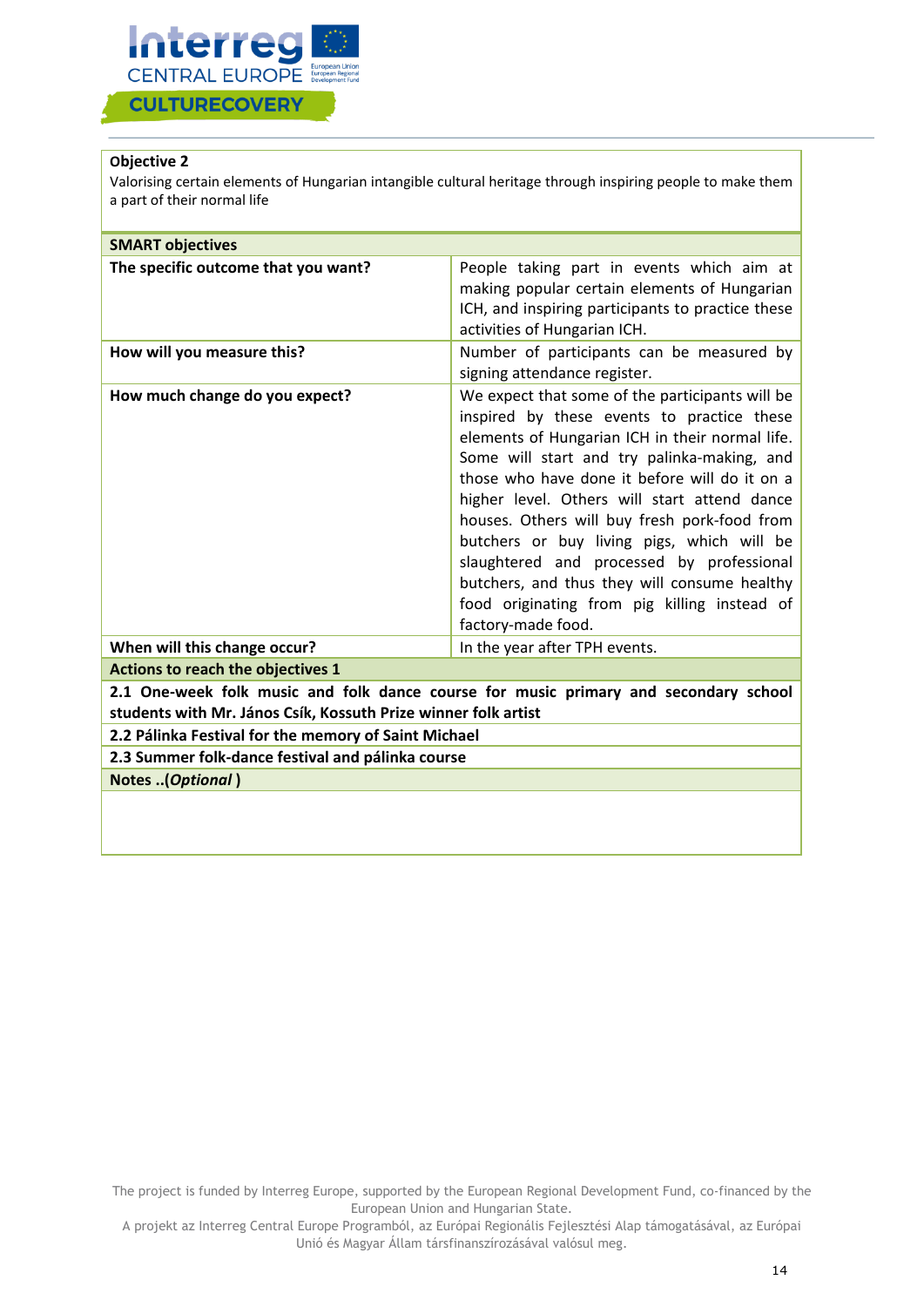

| Objective 3                                                                                                                      |                                                                                                                                                                                                                                         |
|----------------------------------------------------------------------------------------------------------------------------------|-----------------------------------------------------------------------------------------------------------------------------------------------------------------------------------------------------------------------------------------|
| Increasing the quality of eco-museum services.                                                                                   |                                                                                                                                                                                                                                         |
| <b>SMART objectives</b>                                                                                                          |                                                                                                                                                                                                                                         |
| The specific outcome that you want?                                                                                              | Knowledge<br>and<br>capacity<br>management<br>employees and outside service providers of TPH<br>as an eco-museum will increase as well as the<br>quality of services provided by them.                                                  |
| How will you measure this?                                                                                                       | Visitors of TPH will be asked to fill in a<br>satisfaction questionnaire after they visited<br>TPH. Result of questionnaires before and after<br>training of employees and outside service<br>providers will be compared and evaluated. |
| How much change do you expect?                                                                                                   | We expect that TPH will provide services on a<br>higher level. We also expect that management<br>of the institution and its events will be more<br>professional.                                                                        |
| When will this change occur?                                                                                                     | Some of the changes will occur right after the<br>training, others need more time and depend on<br>changes made by leader of TPH.                                                                                                       |
| Actions to reach the objectives 1                                                                                                |                                                                                                                                                                                                                                         |
| 3.1 Training for employees and outside service providers on communication, event organisation<br>and customer account management |                                                                                                                                                                                                                                         |
| Notes (Optional)                                                                                                                 |                                                                                                                                                                                                                                         |
|                                                                                                                                  |                                                                                                                                                                                                                                         |

The project is funded by Interreg Europe, supported by the European Regional Development Fund, co-financed by the European Union and Hungarian State.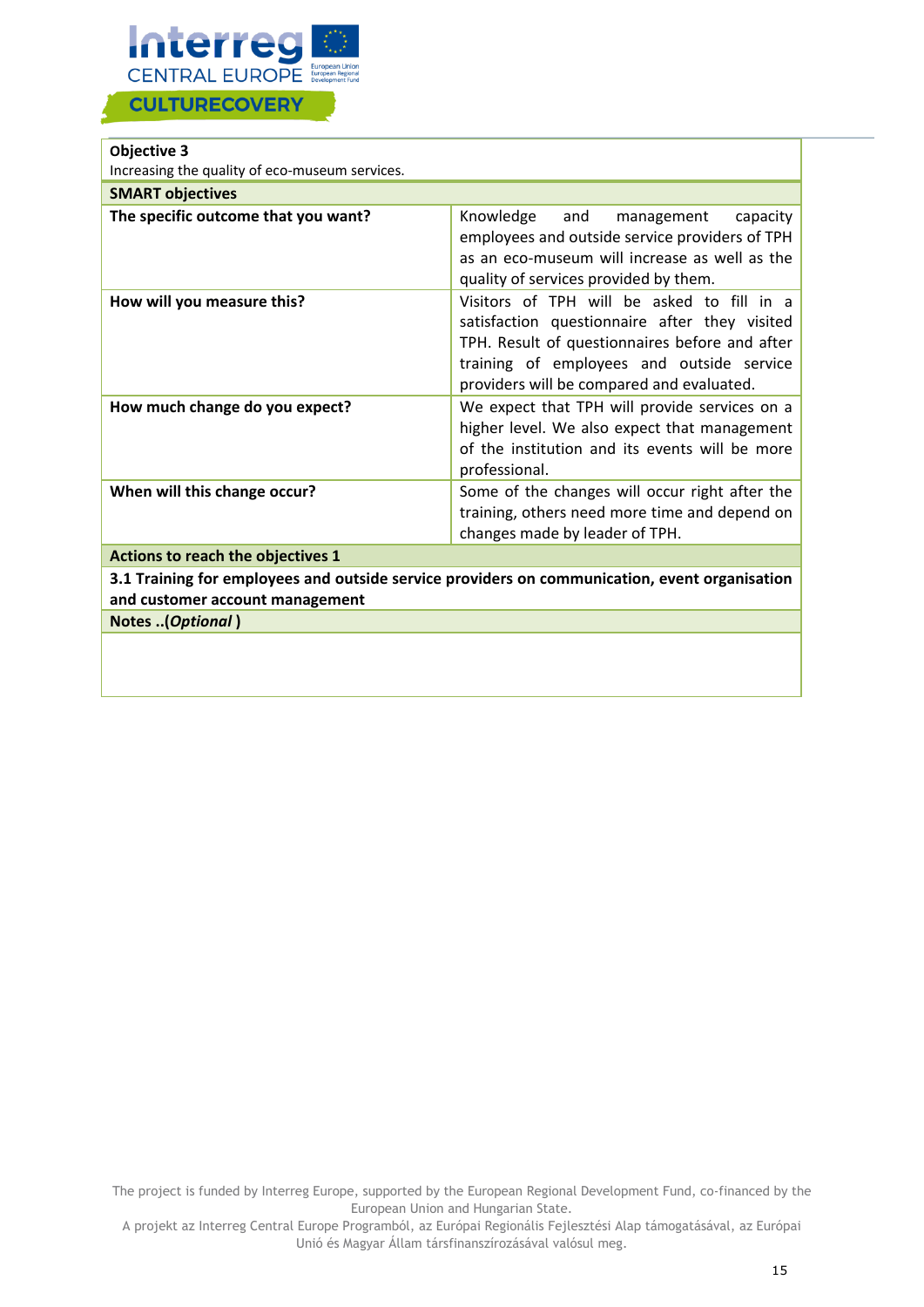

## <span id="page-16-0"></span>**5.4 LOGICAL FRAMEWORK -**

Interlinkages between Actions, Objectives and Pilot. The diagram below shows the hierarchy of these issues.



The project is funded by Interreg Europe, supported by the European Regional Development Fund, co-financed by the European Union and Hungarian State.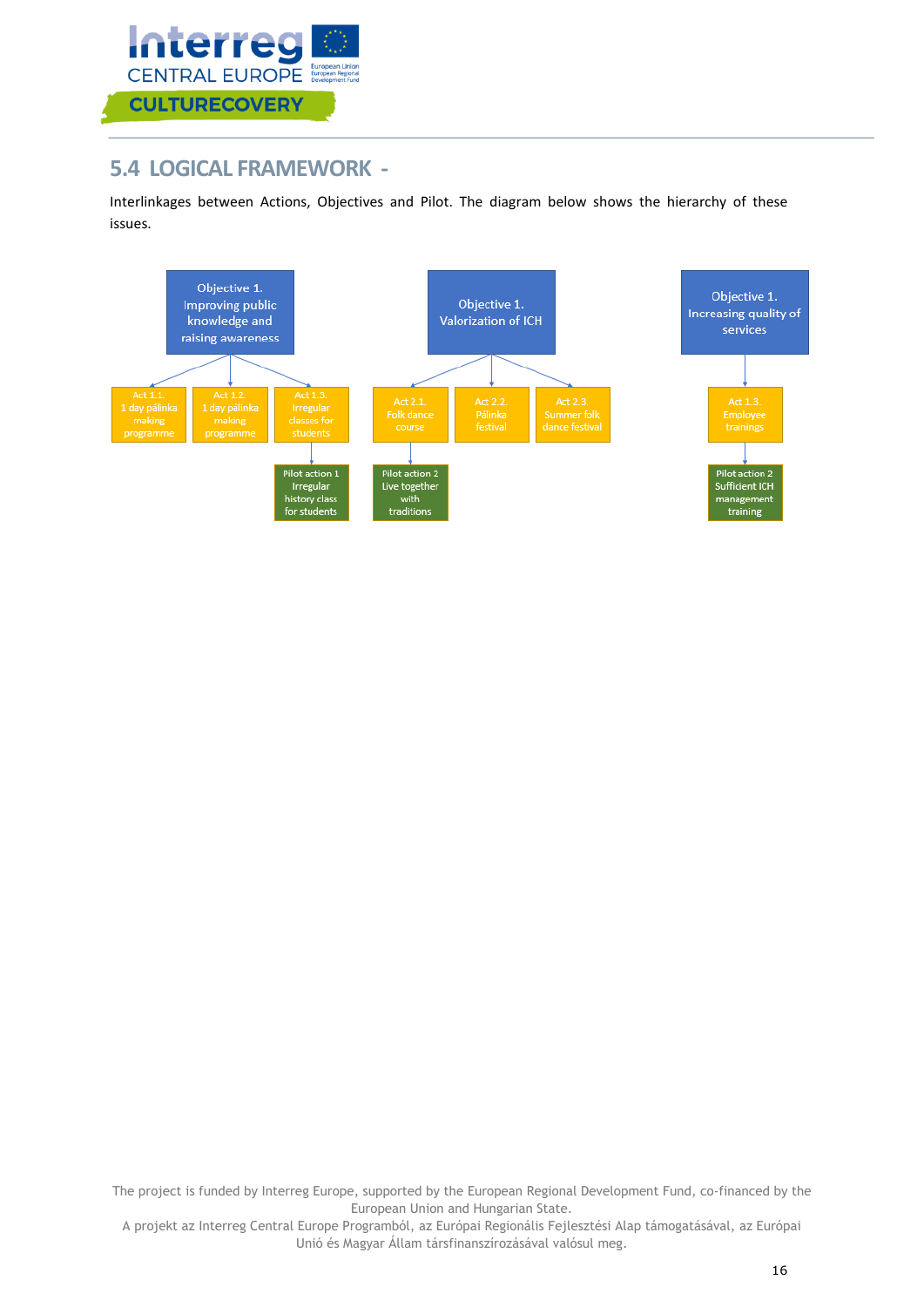

## <span id="page-17-0"></span>**5.4 ACTIONS**

| <b>Action 1.1</b>                                                                               |                                                                                                                                                                                                                                                                                                                                                                                                                                |
|-------------------------------------------------------------------------------------------------|--------------------------------------------------------------------------------------------------------------------------------------------------------------------------------------------------------------------------------------------------------------------------------------------------------------------------------------------------------------------------------------------------------------------------------|
| One-day pálinka programme for beginners: open distilling, pálinka-tasting with pálinka experts, |                                                                                                                                                                                                                                                                                                                                                                                                                                |
| introduction into pálinka-making.<br>Objective 1.                                               |                                                                                                                                                                                                                                                                                                                                                                                                                                |
| Aim of actions (please evidences also the input                                                 | Aim of the action is to introduce people into                                                                                                                                                                                                                                                                                                                                                                                  |
| provided by workshop, participatory<br>approach, the origin of idea of action etc)              | the spirit and technique of pálinka-making.                                                                                                                                                                                                                                                                                                                                                                                    |
| <b>General description of tasks and activities to</b>                                           | It will be a one-day course designed specialy for<br>beginners, theory combined with practice.<br>Theory will be presented by a pálinka expert<br>during the morning. Participants will take part<br>in a distillation process after lunch. Supper will<br>be combined with pálinka tasting.<br>Participants will be recruited from Kecskemét,<br>and they will be carried to the place of the<br>course and back home by bus. |
| <b>Stakeholder and players to involve</b>                                                       | Being a simple action main player is pálinka-<br>expert/trainer who is leader of the course.<br>Depending on the possibility, tasks may be<br>divided between to trainers.                                                                                                                                                                                                                                                     |
| <b>Target group</b>                                                                             | Target group is those people who<br>are<br>interested in pálinka making on a basic level.<br>Professional pálinka-makers definitely do not<br>belong to the target group.                                                                                                                                                                                                                                                      |
| <b>Results and impact with the realisation</b>                                                  | Knowledge of pálinka-making will increase, as<br>well as the number of those who start making<br>pálinka at home.                                                                                                                                                                                                                                                                                                              |
| Good practises to be use as example? If yes,<br>please specify                                  | Basic wine tasting courses.                                                                                                                                                                                                                                                                                                                                                                                                    |
| Resources need (in €) amount estimate                                                           | 1.500                                                                                                                                                                                                                                                                                                                                                                                                                          |

The project is funded by Interreg Europe, supported by the European Regional Development Fund, co-financed by the European Union and Hungarian State.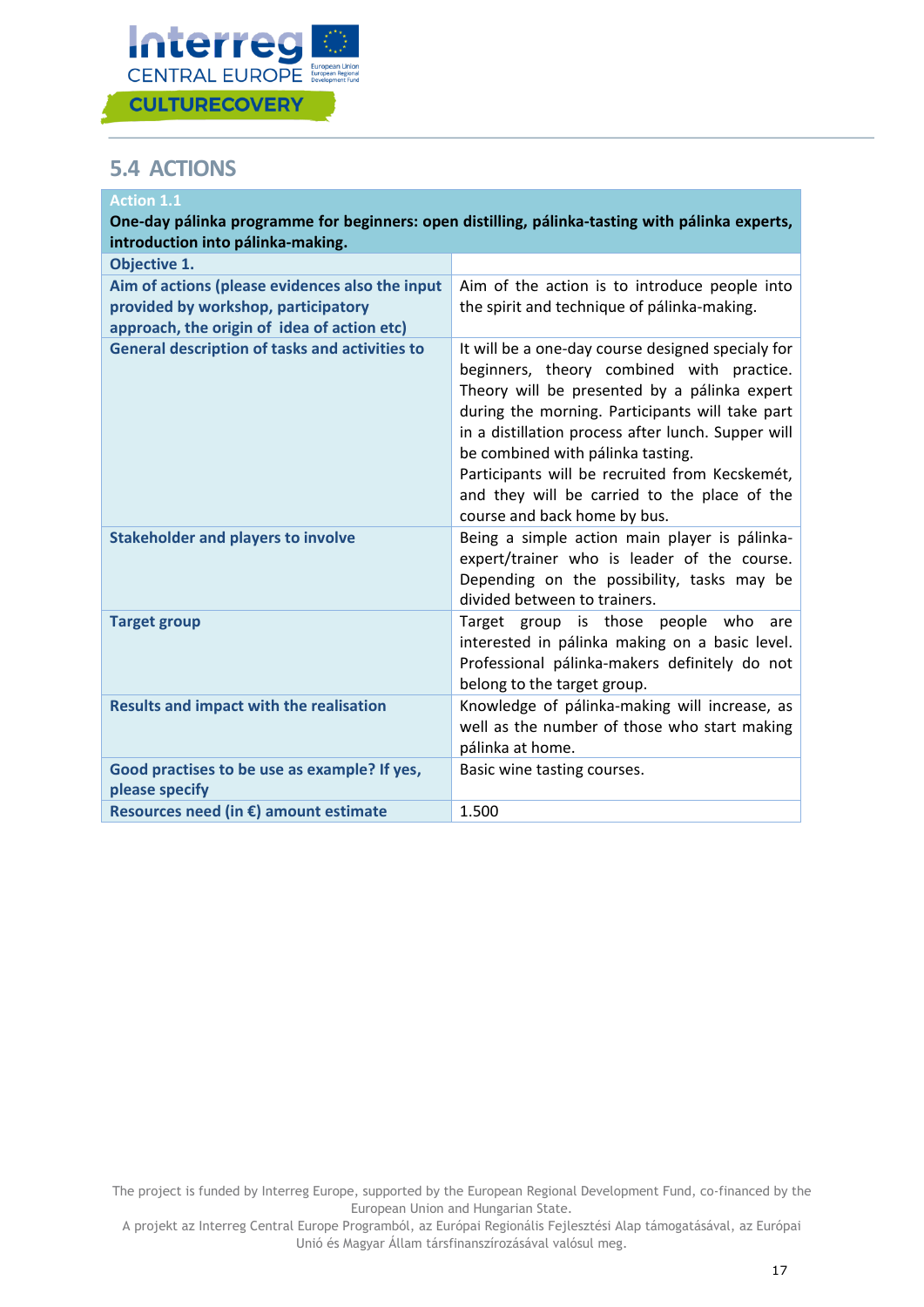

#### **Action 1.2**

**Pigstickers' festival and competition: a funny competition of registered teams, who compete in making pork food of freshly slaughtered pigs. Teams have to manage the whole process from killing a pig to serving food made by them to the special jury.**

| Objective 1.                                                                                                                          |                                                                                                                                                                                                                                                                                                                                                                                                                                                                                                                                                                                                                                                                                                                                                                               |
|---------------------------------------------------------------------------------------------------------------------------------------|-------------------------------------------------------------------------------------------------------------------------------------------------------------------------------------------------------------------------------------------------------------------------------------------------------------------------------------------------------------------------------------------------------------------------------------------------------------------------------------------------------------------------------------------------------------------------------------------------------------------------------------------------------------------------------------------------------------------------------------------------------------------------------|
| Aim of actions (please evidences also the<br>input provided by workshop, participatory<br>approach, the origin of idea of action etc) | Aim of the action is to improve public awareness of<br>healthy pork food, as the end-product of traditional<br>Hungarian pig killing, and to inspire people to<br>consume products of traditional pig killing rather<br>than factory food.                                                                                                                                                                                                                                                                                                                                                                                                                                                                                                                                    |
| <b>General description of tasks and activities to</b>                                                                                 | Although pigstickers' festival and competition is<br>organised by TPH, it requires active participants,<br>rather than visitors. Visitors are also important, they<br>are the "audience", but the show is presented by the<br>teams. Thus the main task is to recruit competing<br>teams. The ideal number of teams is between 10 and<br>20. Each team may require one or half pig. The<br>adequate number of pigs must be ensured, and also<br>the means of transport to bring them to the place at<br>dawn of the event. Each team has to stick its own pig<br>and start processing. For this the adequate<br>infrastructure must be assured: tents, tables,<br>benches, etc.<br>Members of the jury must be invited and the<br>adequate conditions for them to be assured. |
| <b>Stakeholder and players to involve</b>                                                                                             | Staff of TPH who organise and manage the event.<br>Teams taking part in the competition. Team<br>members can be pigstickers, butchers, cooks, or<br>anyone willing to take part.<br>Jury to evaluate food/end-product made by the<br>teams. Jury may consist of cooks, gastro-bloggers,<br>chefs, etc.<br>General public who can try, buy and take home end-<br>products, eg. sausages, cracklings, bacon, etc.                                                                                                                                                                                                                                                                                                                                                               |
| <b>Target group</b>                                                                                                                   | Target group is 1) those who practice the tradition of<br>pig killing and are willing to take part in a funny<br>competition, and 2) local citizens and inhabitants of<br>the region who are interested in the tradition of pig<br>killing and who pay attention that they eat healthy,<br>hand-made food, as opposed to factory-made food.                                                                                                                                                                                                                                                                                                                                                                                                                                   |
| <b>Results and impact with the realisation</b>                                                                                        | Popularity of pig-killing and consuming healthy,<br>hand-made food will increase.                                                                                                                                                                                                                                                                                                                                                                                                                                                                                                                                                                                                                                                                                             |
| Good practises to be use as example? If yes,<br>please specify                                                                        | Pigstickers' Festival in Mezőgecse (a Hungarian<br>village in Supcarpathia, Ukraine)                                                                                                                                                                                                                                                                                                                                                                                                                                                                                                                                                                                                                                                                                          |
| Resources need (in €) amount estimate                                                                                                 | 7.000                                                                                                                                                                                                                                                                                                                                                                                                                                                                                                                                                                                                                                                                                                                                                                         |

The project is funded by Interreg Europe, supported by the European Regional Development Fund, co-financed by the European Union and Hungarian State.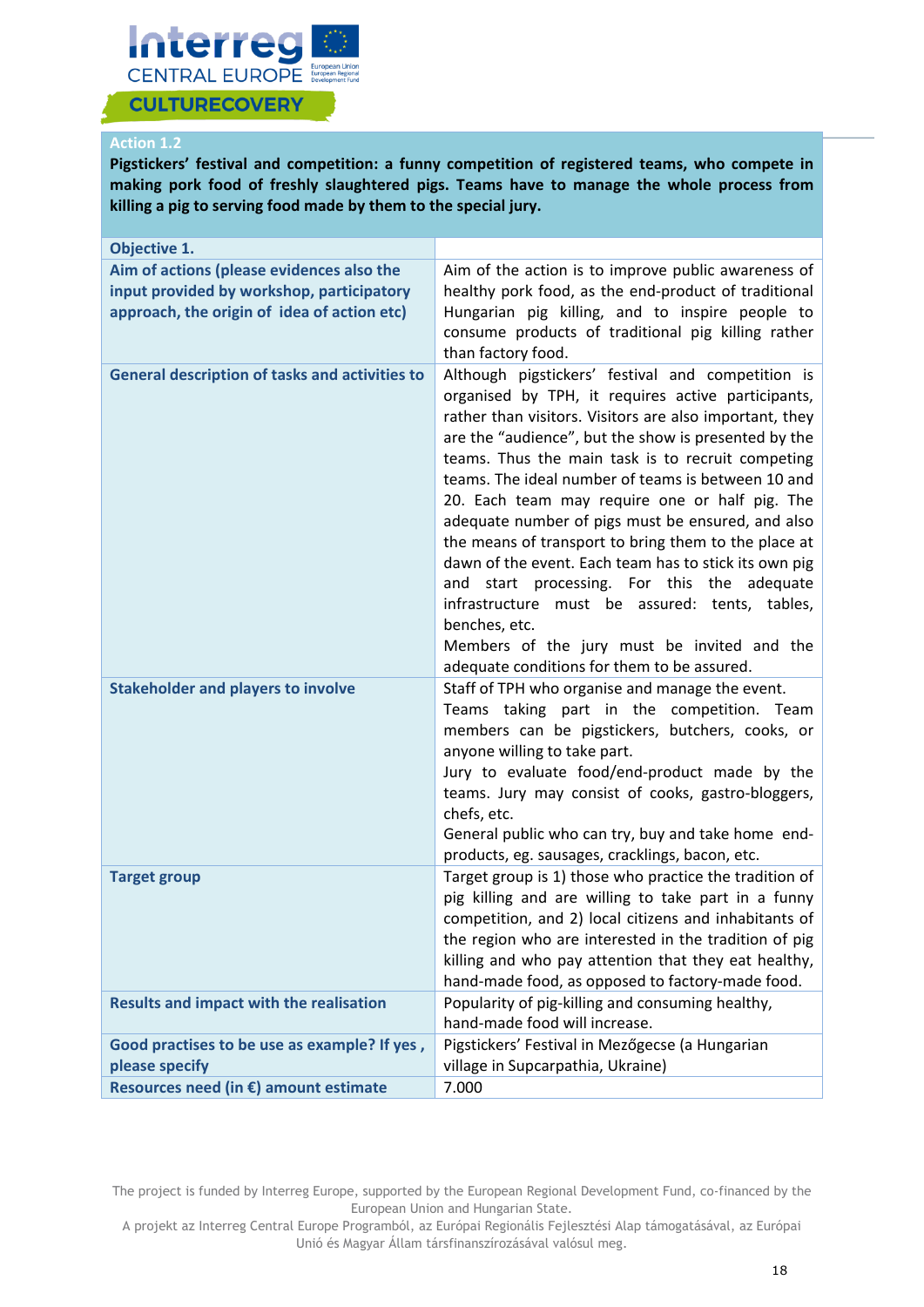

#### **Action 1.3**

| Irregular history class for students on Hungarian folk dance. A lesson on dances of different<br>regions of Carpathian Basin, history of dances and their role in people's everyday life. A lecture<br>combined with video presentation, and personal presentation by professional folk-dancers. |                                                                                                                                                                                                                                                                                                                                                                                                                                                     |
|--------------------------------------------------------------------------------------------------------------------------------------------------------------------------------------------------------------------------------------------------------------------------------------------------|-----------------------------------------------------------------------------------------------------------------------------------------------------------------------------------------------------------------------------------------------------------------------------------------------------------------------------------------------------------------------------------------------------------------------------------------------------|
| <b>Objective 1.</b>                                                                                                                                                                                                                                                                              |                                                                                                                                                                                                                                                                                                                                                                                                                                                     |
| Aim of actions (please evidences also the input<br>provided by workshop, participatory<br>approach, the origin of idea of action etc)                                                                                                                                                            | Aim of the action is to increase awareness and<br>knowledge of Hungarian folk dance as a<br>Hungarian intangible cultural heritage among<br>secondary school students.                                                                                                                                                                                                                                                                              |
| <b>General description of tasks and activities to</b>                                                                                                                                                                                                                                            | Primary and secondary school students learn<br>history and culture at school. During this event<br>they take part in an irregular history and<br>culture lesson- lasting for a whole day outside<br>their usual environment. This is a one-day<br>course for students between the age of 13 and<br>18. Besides presentation of history they will<br>watch video presentations and try some figures<br>of Hungarian folk dance of a selected region. |
| <b>Stakeholder and players to involve</b>                                                                                                                                                                                                                                                        | Staff of TPH who hosts the event.<br>Students, their teachers and those experts of<br>folk dance and folk culture and professional<br>dancers, who will be "lecturers" of this irregular<br>class.                                                                                                                                                                                                                                                  |
| <b>Target group</b>                                                                                                                                                                                                                                                                              | Target group: primary school of lakitelek and<br>surrounding villages (elder students)<br>and<br>secondary school students of surrounding<br>Kecskemét,<br>Kiskunfélegyháza,<br>towns, i.e.<br>Szolnok and their history teachers.                                                                                                                                                                                                                  |
| <b>Results and impact with the realisation</b>                                                                                                                                                                                                                                                   | Knowledge of Hungarian folk dance among<br>primary and secondary school students will<br>increase.                                                                                                                                                                                                                                                                                                                                                  |
| Good practises to be use as example? If yes,<br>please specify                                                                                                                                                                                                                                   | Irregular classes, which started in Hungary at<br>the end of the $18th$ century by a famous<br>Hungarian poet named Mihály Csokonai Vitéz.                                                                                                                                                                                                                                                                                                          |
| Resources need (in €) amount estimate                                                                                                                                                                                                                                                            | 1.500                                                                                                                                                                                                                                                                                                                                                                                                                                               |

The project is funded by Interreg Europe, supported by the European Regional Development Fund, co-financed by the European Union and Hungarian State.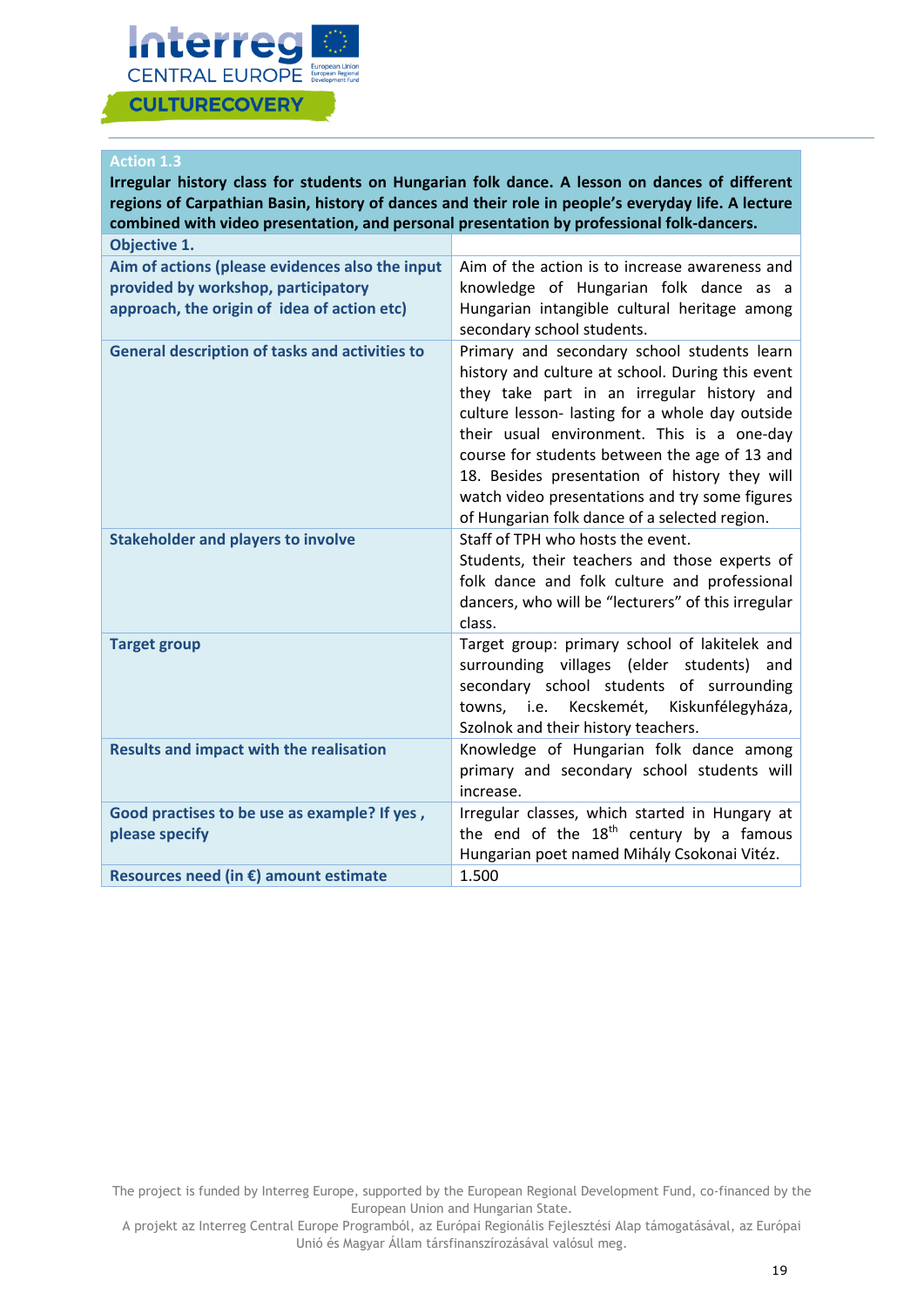

#### **Action 2.1**

| One-week folk music and folk dance course for music primary and secondary school students<br>with Mr. János Csík, Kossuth Prize winner folk artist |                                                                                                                                                                                                                                                                                                                                                                                                                                                                                            |  |
|----------------------------------------------------------------------------------------------------------------------------------------------------|--------------------------------------------------------------------------------------------------------------------------------------------------------------------------------------------------------------------------------------------------------------------------------------------------------------------------------------------------------------------------------------------------------------------------------------------------------------------------------------------|--|
| <b>Objective 2.</b>                                                                                                                                |                                                                                                                                                                                                                                                                                                                                                                                                                                                                                            |  |
| Aim of actions (please evidences also the input<br>provided by workshop, participatory<br>approach, the origin of idea of action etc)              | Aim of the action is that music primary and<br>secondary school students get a deeper<br>knowledge of Hungarian folk music and folk<br>dance. Many of those who study in music<br>will<br>schools<br>become<br>professional<br>artists/musicians. The goal is that at least some<br>of them choose folk culture (folk music and<br>dance) as the direction of their professional<br>development.                                                                                           |  |
| <b>General description of tasks and activities to</b>                                                                                              | Since this course is a residential course, i.e.<br>children taking part stay in Lakitelek for a weak,<br>this has to be taken into account when<br>organising the course. Food and shelter must<br>be provided for cc. 50 children. Recruitment of<br>participants and volunteers<br>both<br>is<br>an<br>important part of tasks.                                                                                                                                                          |  |
| <b>Stakeholder and players to involve</b>                                                                                                          | Participating students between the age of 8 and<br>15 are the main target group and stakeholders,<br>as well as their parents.<br>Staff of TPH provide place for the course, food<br>and shelter.<br>Children are taught in smaller groups. Each<br>group is lead by a professional teacher (folk<br>artist or musician or teacher of music). These<br>teachers also must be recruited, as well as<br>volunteers, who also spend time with children<br>(handcrafting, story-telling, etc.) |  |
| <b>Target group</b>                                                                                                                                | Students between the age of 8 and 15.                                                                                                                                                                                                                                                                                                                                                                                                                                                      |  |
| <b>Results and impact with the realisation</b>                                                                                                     | Knowledge of Hungarian folk music and folk<br>dance will increase among music school<br>students of age between 8 and 15 years.<br>Number of music school students who will later<br>specialise on folk music will be significantly<br>higher among participants of the course, than<br>among students who did not participate.                                                                                                                                                            |  |
| Good practises to be use as example? If yes,                                                                                                       | Several folk music and folk-dance courses in the                                                                                                                                                                                                                                                                                                                                                                                                                                           |  |
| please specify                                                                                                                                     | Carpathian Basin.                                                                                                                                                                                                                                                                                                                                                                                                                                                                          |  |
| Resources need (in €) amount estimate                                                                                                              | 15.000                                                                                                                                                                                                                                                                                                                                                                                                                                                                                     |  |

The project is funded by Interreg Europe, supported by the European Regional Development Fund, co-financed by the European Union and Hungarian State.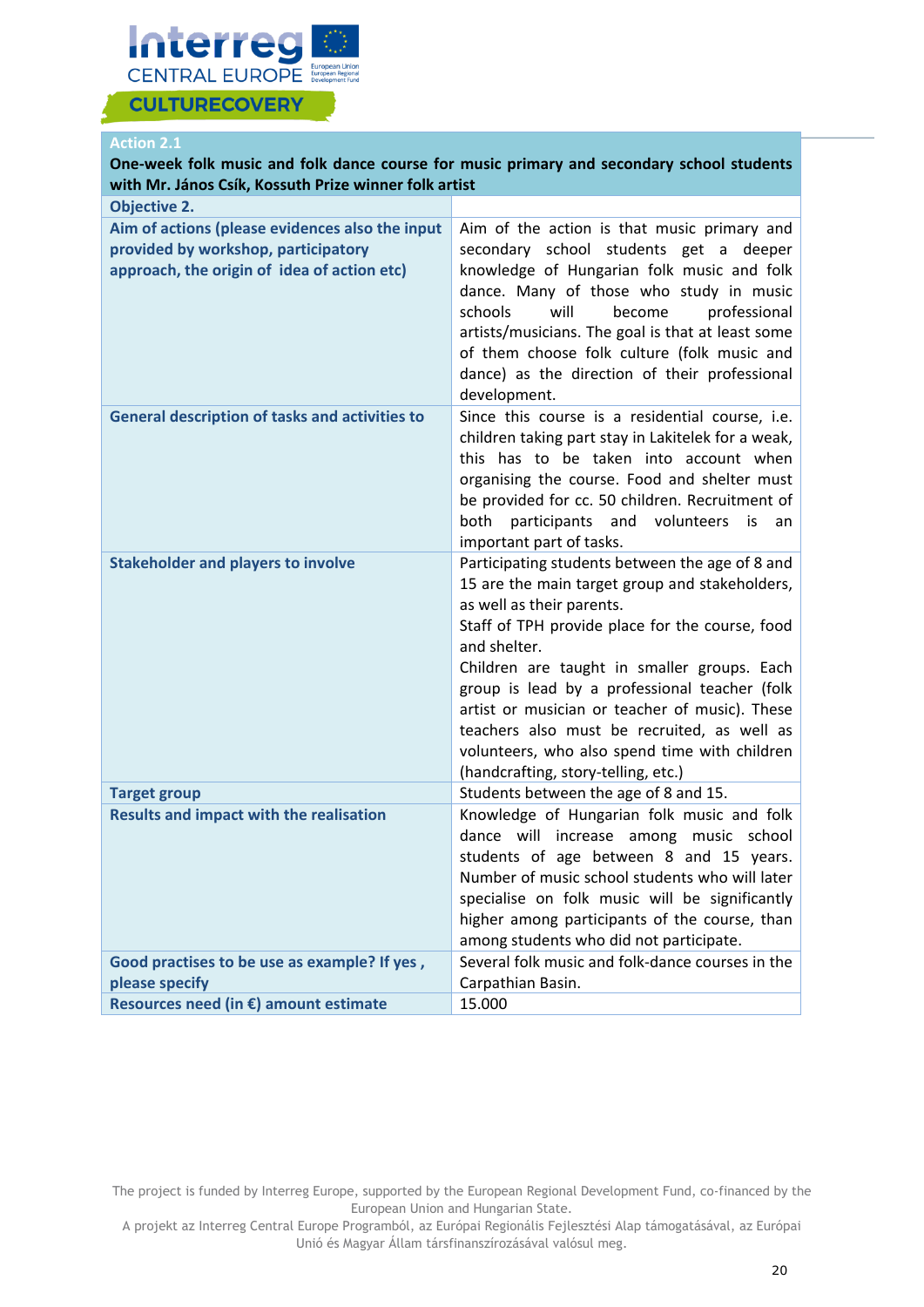

### **Action 2.2**

| Pálinka festival for the memory of Saint Michael.                                                                                     |                                                                                                                                                                                                               |
|---------------------------------------------------------------------------------------------------------------------------------------|---------------------------------------------------------------------------------------------------------------------------------------------------------------------------------------------------------------|
| <b>Objective 2.</b>                                                                                                                   |                                                                                                                                                                                                               |
| Aim of actions (please evidences also the input<br>provided by workshop, participatory<br>approach, the origin of idea of action etc) | Aim of the action is to increase the culture of<br>consuming pálinka.                                                                                                                                         |
| <b>General description of tasks and activities to</b>                                                                                 | It is a one-day event full of activities connected<br>with pálinka making: open distillation, lecture<br>on how we get pálinka from fruit, pálinka<br>tasting and a competition of amateur pálinka-<br>makers |
| <b>Stakeholder and players to involve</b>                                                                                             | Staff of TPH who hosts the event.<br>General public, interested in the culture of<br>pálinka. Lecturers, pálinka expert, presenting<br>distillation and pálinka experts in the jury of the<br>competition.    |
| <b>Target group</b>                                                                                                                   | Inhabitants of Lakitelek and surrounding towns<br>and villages, who like pálinka, or just want to<br>participate in a cheerful gastro event in the cold<br>and dark days of December.                         |
| <b>Results and impact with the realisation</b>                                                                                        | The general culture of consuming pálinka will<br>increase.                                                                                                                                                    |
| Good practises to be use as example? If yes,<br>please specify                                                                        |                                                                                                                                                                                                               |
| Resources need (in €) amount estimate                                                                                                 | 3.000                                                                                                                                                                                                         |

The project is funded by Interreg Europe, supported by the European Regional Development Fund, co-financed by the European Union and Hungarian State.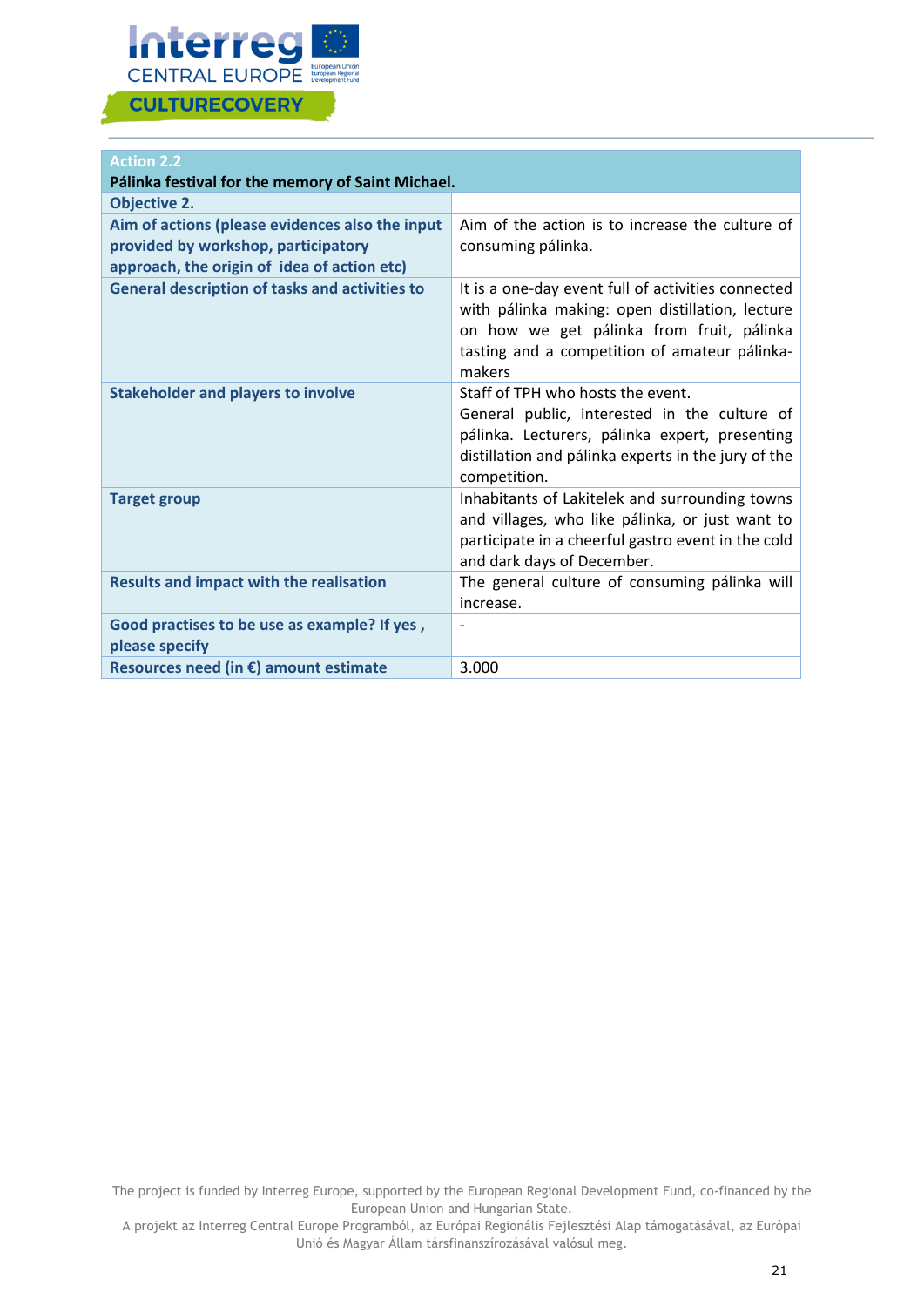

### **Action 2.3**

#### **Summer folk-dance festival and pálinka course.**

| <b>Objective 2.</b>                                                                                                                   |                                                                                                                                                                                                                                                                                                                                                                                                                                                                                                                                                                                                                                                                                                                                                                                                                                                                                                                                                                                                             |
|---------------------------------------------------------------------------------------------------------------------------------------|-------------------------------------------------------------------------------------------------------------------------------------------------------------------------------------------------------------------------------------------------------------------------------------------------------------------------------------------------------------------------------------------------------------------------------------------------------------------------------------------------------------------------------------------------------------------------------------------------------------------------------------------------------------------------------------------------------------------------------------------------------------------------------------------------------------------------------------------------------------------------------------------------------------------------------------------------------------------------------------------------------------|
| Aim of actions (please evidences also the input<br>provided by workshop, participatory<br>approach, the origin of idea of action etc) | Aim is to present two pieces of Hungarian ICH<br>to visitors of a summer festival organised by<br>and in TPH: Hungarian folk dance and pálinka-<br>making. Beside presentation an important aim<br>is to increase participants' knowledge, involve<br>them in dancing and in the process of pálinka-                                                                                                                                                                                                                                                                                                                                                                                                                                                                                                                                                                                                                                                                                                        |
|                                                                                                                                       | making, and to inspire them to pursue these<br>activities after they return home.                                                                                                                                                                                                                                                                                                                                                                                                                                                                                                                                                                                                                                                                                                                                                                                                                                                                                                                           |
| <b>General description of tasks and activities to</b>                                                                                 | Planned activities will fill a whole day of<br>festival "Tiszavilág" (River<br>Tisza<br>summer<br>World), and that day will be closing day of the<br>festival. Folk dance groups will arrive from the<br>region and also from further regions of the<br>Carpathian Basin, and all of them will present<br>Hungarian folk dance - different dances from<br>different regions of the Carpathian Basin. A<br>common dance house will be organised after<br>the presentations during the evening in which<br>visitors of the festival will be invited and<br>involved, and they will be taught traditional<br>Hungarian folk dance.<br>A parallel event will be going on during the day:<br>those interested in pálinka-making can attend a<br>half-day course on theory and practice of<br>making pálinka at home. Aim of course is to<br>present basic rules of making pálinka at home,<br>what the main mistakes can be, how they can<br>be avoided and what is necessary to make a<br>good quality pálinka. |
| <b>Stakeholder and players to involve</b>                                                                                             | Visitors of the festival are the main target<br>group and stakeholders. Other stakeholders are<br>folk dance groups, presenting their repertoire<br>in the festival, pálinka expert presenting the<br>course on pálinka-making at home, craftsmen,<br>presenting their activity and selling their<br>products in the festival, all those eating houses,<br>bakehouses, buffets who sell food and drink in<br>the festival.                                                                                                                                                                                                                                                                                                                                                                                                                                                                                                                                                                                  |
| <b>Target group</b>                                                                                                                   | Target group is visitors of the festival, first of all<br>and of course those visitors, who are interested<br>in Hungarian folk dance and/or pálinka making<br>at least on a basic level.                                                                                                                                                                                                                                                                                                                                                                                                                                                                                                                                                                                                                                                                                                                                                                                                                   |
| <b>Results and impact with the realisation</b>                                                                                        | We expect that some people will consider to<br>make pálinka at home, others who already do<br>it, will do it on a higher level, and thus quality<br>of home-made pálinka will rise. On the other                                                                                                                                                                                                                                                                                                                                                                                                                                                                                                                                                                                                                                                                                                                                                                                                            |

The project is funded by Interreg Europe, supported by the European Regional Development Fund, co-financed by the European Union and Hungarian State.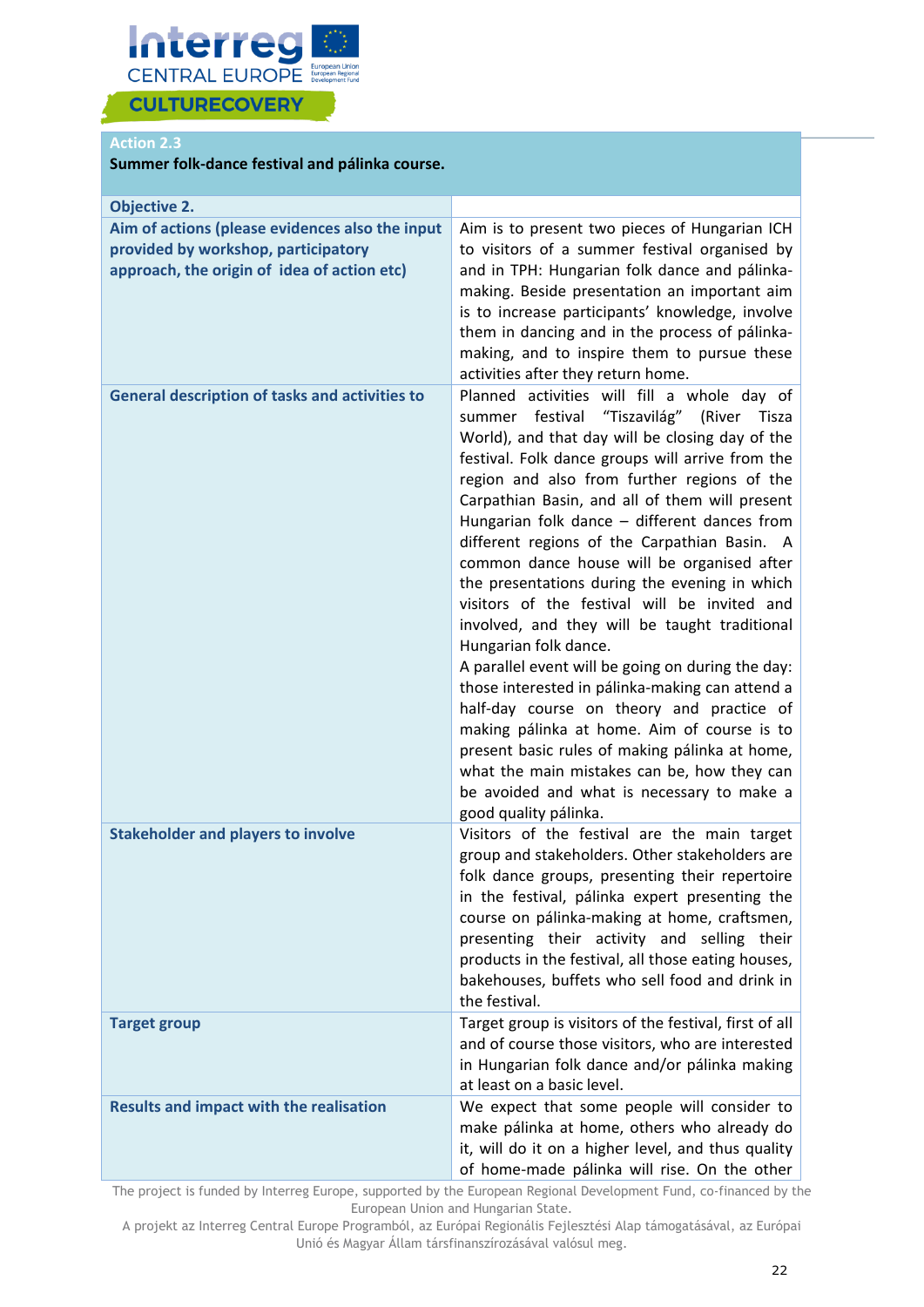

|                                                                | hand we expect, that some people will get<br>acquainted with Hungarian folk dance not only<br>as audience, but also as participants in the<br>dance house, and this will inspire them to<br>attend dance houses later as a form of leisure-<br>time activity.                                                                      |
|----------------------------------------------------------------|------------------------------------------------------------------------------------------------------------------------------------------------------------------------------------------------------------------------------------------------------------------------------------------------------------------------------------|
| Good practises to be use as example? If yes,<br>please specify | There are examples of folk-dance programmes,<br>and also of pálinka festivals. Sometimes they<br>are even combined, but those events usually do<br>not contain course on palinka-making, merely<br>consumption of pálinka, or pálinka-tasting as a<br>maximum. Combination of pálinka course and<br>teaching of folk dance is new. |
| Resources need (in $\epsilon$ ) amount estimate                | 8.000                                                                                                                                                                                                                                                                                                                              |

The project is funded by Interreg Europe, supported by the European Regional Development Fund, co-financed by the European Union and Hungarian State.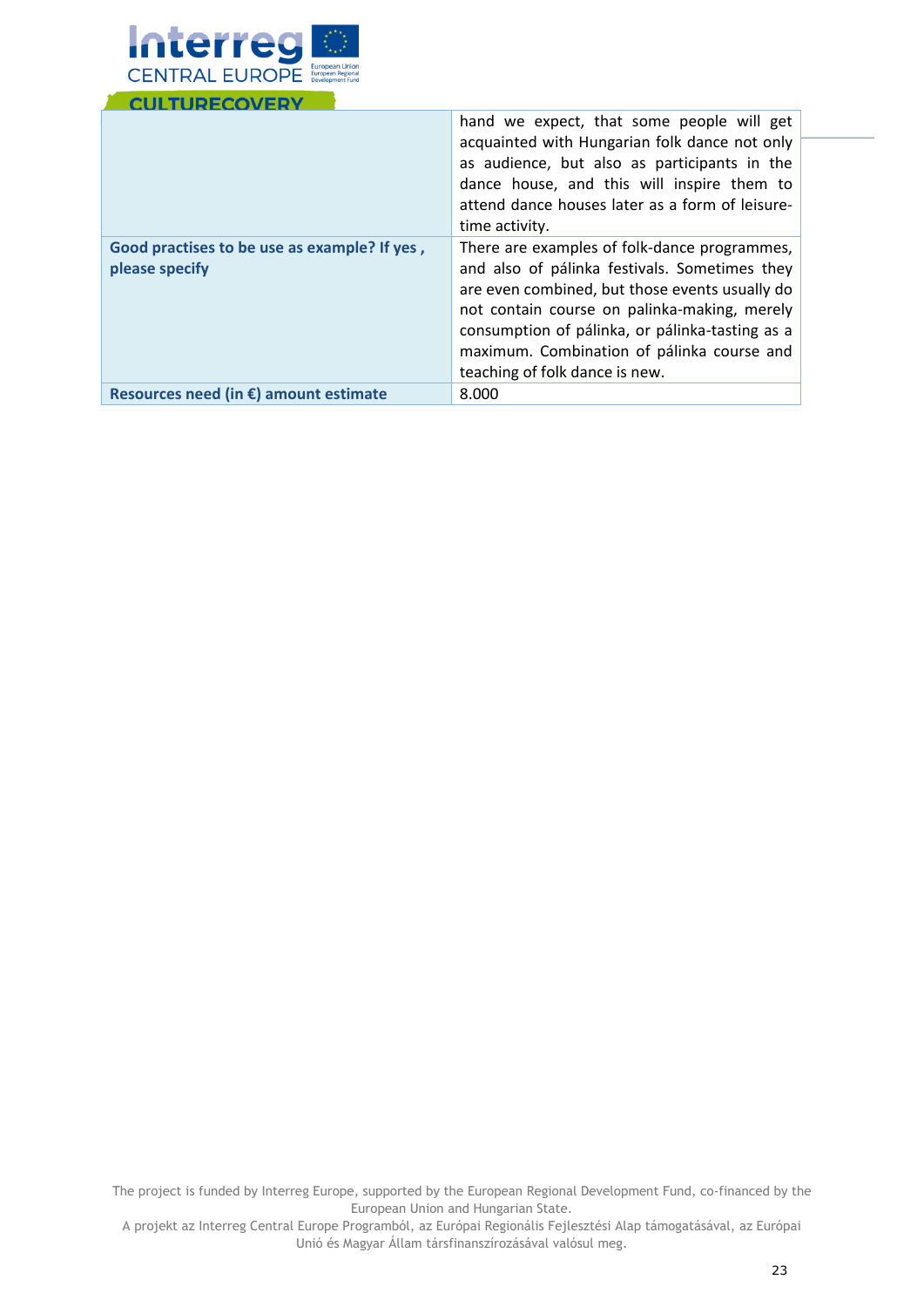

### **Action 3.1**

| and customer account management                                                                                                       | Training for employees and outside service providers on communication, event organisation                                                                                                                                                            |
|---------------------------------------------------------------------------------------------------------------------------------------|------------------------------------------------------------------------------------------------------------------------------------------------------------------------------------------------------------------------------------------------------|
| <b>Objective 3.</b>                                                                                                                   |                                                                                                                                                                                                                                                      |
| Aim of actions (please evidences also the input<br>provided by workshop, participatory<br>approach, the origin of idea of action etc) | Aim of the action is to increase the level of<br>provided by TPH<br>services<br>as well<br>as<br>management capacity of staff through their<br>training.                                                                                             |
| <b>General description of tasks and activities to</b>                                                                                 | A training will be organised consisting of 3<br>moduls:<br>1. Communication.<br>2. Event organisation.<br>3.<br>Customers account management.                                                                                                        |
| <b>Stakeholder and players to involve</b>                                                                                             | Staff of TPH and trainers.                                                                                                                                                                                                                           |
| <b>Target group</b>                                                                                                                   | Employees and outside service providers of<br>TPH.                                                                                                                                                                                                   |
| <b>Results and impact with the realisation</b>                                                                                        | Level of service provided by TPH will increase.<br>Communication organisation of events and<br>customers account management will develop.<br>Management of TPH itself and management of<br>events organised by TPH will become more<br>professional. |
| Good practises to be use as example? If yes,<br>please specify                                                                        | Numerous corporate trainings.                                                                                                                                                                                                                        |
| Resources need (in $\epsilon$ ) amount estimate                                                                                       | 4.500                                                                                                                                                                                                                                                |

The project is funded by Interreg Europe, supported by the European Regional Development Fund, co-financed by the European Union and Hungarian State.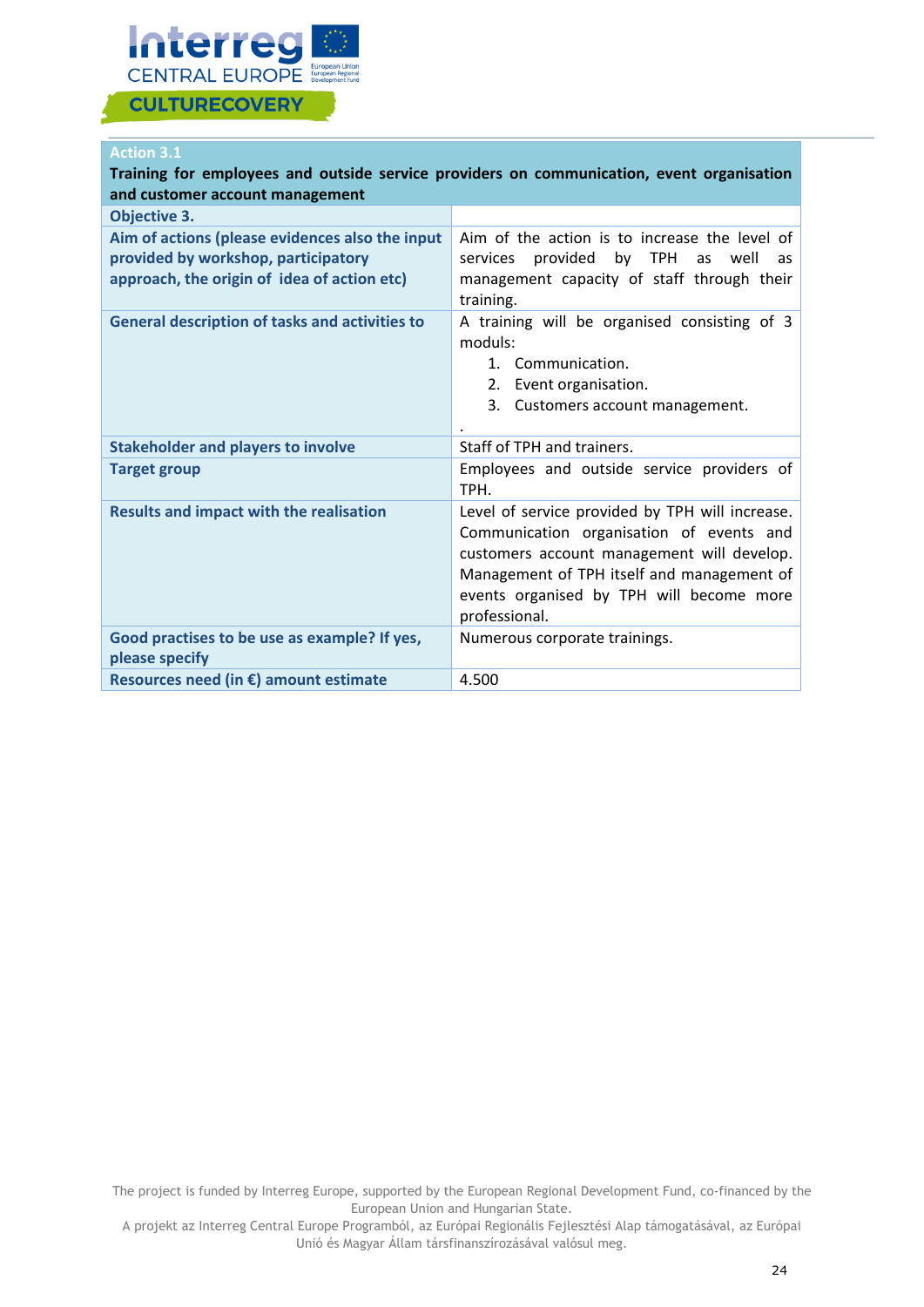

## <span id="page-25-0"></span>**5.6 PILOT ACTIONS**

| <b>Objective Title:</b><br>cultural heritage                                                                                                                                                                                                                                                                                                                                                                                                                                                                                                                                                                                                                                                                                                                                                                                                                                                                                                                                                                                                                              | Improving public awareness and increasing public<br>knowledge of certain elements of Hungarian intangible                                                                                                                                                                                                                               | <b>Objective Number: 1</b>                                  |                                             |  |
|---------------------------------------------------------------------------------------------------------------------------------------------------------------------------------------------------------------------------------------------------------------------------------------------------------------------------------------------------------------------------------------------------------------------------------------------------------------------------------------------------------------------------------------------------------------------------------------------------------------------------------------------------------------------------------------------------------------------------------------------------------------------------------------------------------------------------------------------------------------------------------------------------------------------------------------------------------------------------------------------------------------------------------------------------------------------------|-----------------------------------------------------------------------------------------------------------------------------------------------------------------------------------------------------------------------------------------------------------------------------------------------------------------------------------------|-------------------------------------------------------------|---------------------------------------------|--|
|                                                                                                                                                                                                                                                                                                                                                                                                                                                                                                                                                                                                                                                                                                                                                                                                                                                                                                                                                                                                                                                                           | Action Title: Irregular history class to secondary school<br>students on Hungarian folk dance. A lesson on dances<br>of different regions of Carpathian Basin, history of<br>dances and their role in people's everyday life. A<br>lecture combined with video presentation, and<br>personal presentation by professional folk-dancers. | <b>Action Number: 1.3</b>                                   |                                             |  |
| <b>PILOT ACTION TITLE:</b>                                                                                                                                                                                                                                                                                                                                                                                                                                                                                                                                                                                                                                                                                                                                                                                                                                                                                                                                                                                                                                                | <b>Irregular history class to students of Lakitelek primary Schhol in TPH.</b>                                                                                                                                                                                                                                                          |                                                             |                                             |  |
| good practices identified                                                                                                                                                                                                                                                                                                                                                                                                                                                                                                                                                                                                                                                                                                                                                                                                                                                                                                                                                                                                                                                 | Background: Please describe the input provided by workshops, participatory approach, the origin of<br>idea of action that constitute the basis for the development of the present action pilot as soon as                                                                                                                               |                                                             |                                             |  |
| Hungarian folk dance was an integral part of people's everyday life through centuries. Dance<br>evenings in villages were a form of leisure-time activity as well as events for boys and girls to meet<br>and get to know each other. With the erosion of traditional village/peasant life, this form of leisure-<br>time activity started to disappear. Then, with the erection of dance-house movement Hungarian folk<br>dance moved to cities, and started to become a sub-culture of a social layer (young, urban, educated<br>people, interested in rural values and in preserving these values). However, as time is passing,<br>younger generation is getting further and further from folk dance and folk culture - both in time and<br>in mentality. The origin of the idea is, that folk dance, and - in a wider sense - folk culture should be<br>presented to today's children, under circumstances, other than school desks. If they get a hint of folk<br>dance, some of them may become interested in it, start to learn folk dance and later attend dance |                                                                                                                                                                                                                                                                                                                                         |                                                             |                                             |  |
| Theme: (specify the<br>category of your<br>action)                                                                                                                                                                                                                                                                                                                                                                                                                                                                                                                                                                                                                                                                                                                                                                                                                                                                                                                                                                                                                        | $\Box$ - ICT application, creative industry;<br>X- participatory processes for involvement of active locals in the recovery,<br>interpretation, maintenance, transfer of knowledge on ICH;<br>$\square$ - actions for the inclusion of the cultural heritage enjoyment within an<br>innovative responsible tourism offer.               |                                                             |                                             |  |
| <b>Action / Intervention</b><br>that will be realized                                                                                                                                                                                                                                                                                                                                                                                                                                                                                                                                                                                                                                                                                                                                                                                                                                                                                                                                                                                                                     | Responsibility (Who will do it)                                                                                                                                                                                                                                                                                                         | <b>Resources need</b><br>(Information, money,<br>materials) | <b>Timeline</b><br>(Start and end<br>dates) |  |
| 1.<br><b>Contacting local</b><br>primary school.                                                                                                                                                                                                                                                                                                                                                                                                                                                                                                                                                                                                                                                                                                                                                                                                                                                                                                                                                                                                                          | <b>TPH leader</b>                                                                                                                                                                                                                                                                                                                       | None                                                        | Beginnin<br>g of the<br>school<br>year      |  |

The project is funded by Interreg Europe, supported by the European Regional Development Fund, co-financed by the European Union and Hungarian State.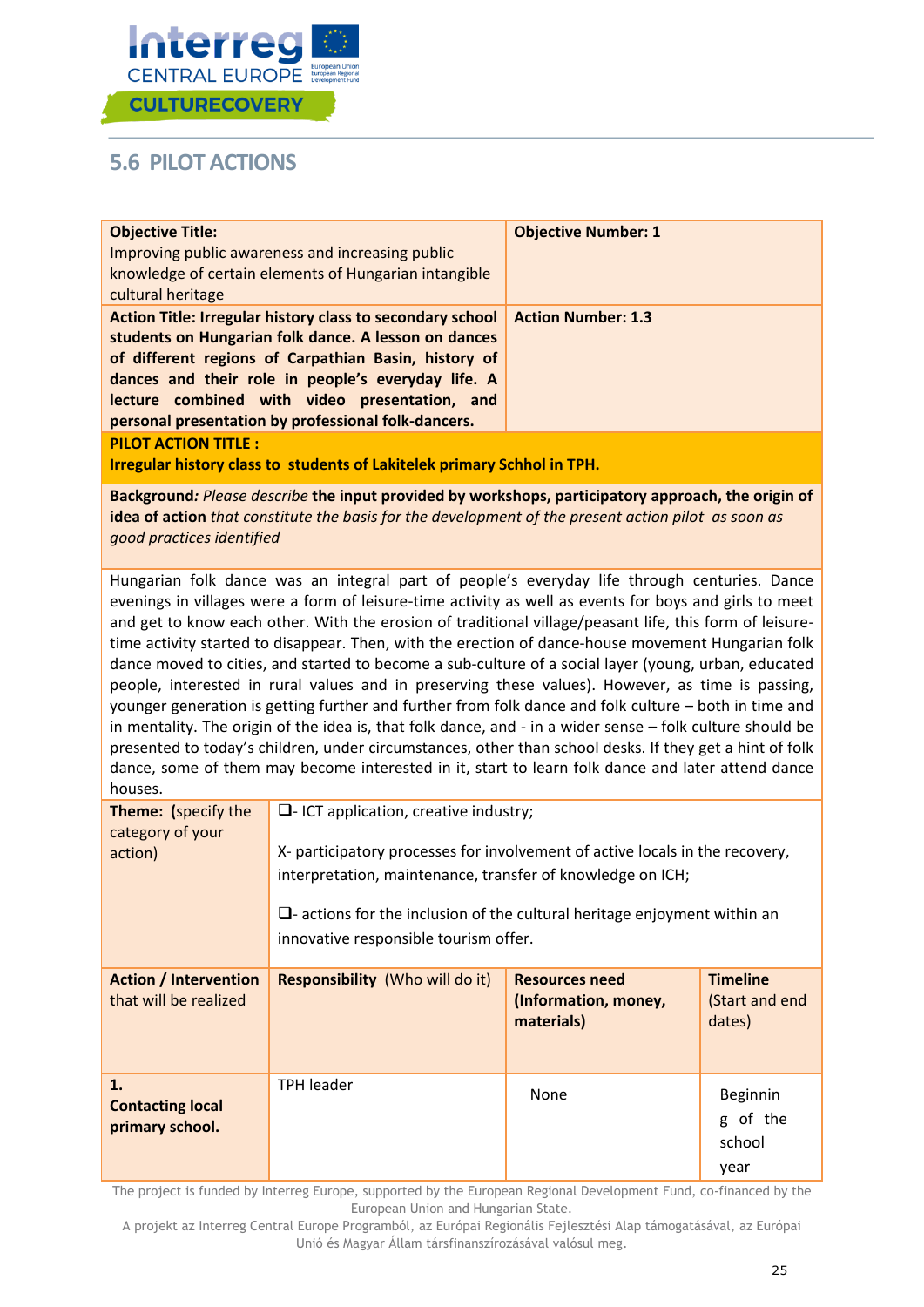

| <u>CULIURECUVE</u><br>2.<br><b>Survey among</b><br>teachers and classes<br>with the aim of<br>selecting the class<br>who will take part in<br>the programme | Director of school.<br>Teachers of school                   |                                                                                                                                                                                                                                                                                                                                                                                                   | Leaflet with the<br>idea and content<br>of the irregular<br>history é2class, €<br>200.                                                                                              | 4 weeks<br>before<br>the event     |  |
|-------------------------------------------------------------------------------------------------------------------------------------------------------------|-------------------------------------------------------------|---------------------------------------------------------------------------------------------------------------------------------------------------------------------------------------------------------------------------------------------------------------------------------------------------------------------------------------------------------------------------------------------------|-------------------------------------------------------------------------------------------------------------------------------------------------------------------------------------|------------------------------------|--|
| 3.<br><b>Selecting the</b><br>participating class.                                                                                                          | Director of school.<br><b>Teachers of school</b>            |                                                                                                                                                                                                                                                                                                                                                                                                   | None                                                                                                                                                                                | t2 weeks<br>before<br>the even     |  |
| 4. Inviting lecturers<br>and dancers                                                                                                                        | <b>TPH leader</b>                                           |                                                                                                                                                                                                                                                                                                                                                                                                   | None                                                                                                                                                                                | months<br>3<br>before the<br>event |  |
| 5.<br><b>Organising the</b><br>event, presenting<br>the irregular history<br>class                                                                          | TPH, teacher of the class,<br>invited lecturers and dancers |                                                                                                                                                                                                                                                                                                                                                                                                   | € 1.300 (room<br>rent, fee of invited<br>lecturers and<br>dancers)                                                                                                                  | Date of the<br>event               |  |
| 6.<br><b>Supplying catering</b>                                                                                                                             | <b>TPH</b>                                                  |                                                                                                                                                                                                                                                                                                                                                                                                   | € 200                                                                                                                                                                               | Date of the<br>event               |  |
| <b>MAIN IMPACTS</b>                                                                                                                                         |                                                             |                                                                                                                                                                                                                                                                                                                                                                                                   |                                                                                                                                                                                     |                                    |  |
| Main impacts on - ICH<br>valorisation of ICH                                                                                                                | preservation, conservation and                              |                                                                                                                                                                                                                                                                                                                                                                                                   | More people will be convinced that Hungarian folk dance is a<br>valuable part of Hungarian ICH worth of being preserved.<br>Hungarian folk dance will be better preserved.          |                                    |  |
| Main impacts on relation between<br>public and private                                                                                                      |                                                             | Lecturers and dancers get in touch with TPH and local primary<br>school.                                                                                                                                                                                                                                                                                                                          |                                                                                                                                                                                     |                                    |  |
| <b>Main impacts on local</b><br>communities, citizens, target<br>groups                                                                                     |                                                             | as a valuable part of Hungarian ICH                                                                                                                                                                                                                                                                                                                                                               | Student members of local community (future adult local<br>community members) get acquainted with Hungarian folk<br>dance. Hungarian folk dance is planted in brain of participants, |                                    |  |
| <b>MAIN RESULTS</b>                                                                                                                                         |                                                             |                                                                                                                                                                                                                                                                                                                                                                                                   |                                                                                                                                                                                     |                                    |  |
| Which main results do you want<br>realized?                                                                                                                 |                                                             | We want that students participating in the class have a more<br>clear picture and a better knowledge of Hungarian folk dance,<br>and as a result of this they look on Hungarian folk dance as a<br>"friend", rather than an "alien".                                                                                                                                                              |                                                                                                                                                                                     |                                    |  |
| What are the main indicator to<br>measure the results?                                                                                                      |                                                             | Number of students participating in the class $-30$ students at a<br>time.<br>Level of knowledge of Hungarian folk dance among participants<br>before and after the class $-$ measured by a questionnaire<br>before and after the class.<br>Attitude towards Hungarian folk dance among participants<br>before and after the class $-$ measured by a questionnaire<br>before and after the class. |                                                                                                                                                                                     |                                    |  |

The project is funded by Interreg Europe, supported by the European Regional Development Fund, co-financed by the European Union and Hungarian State.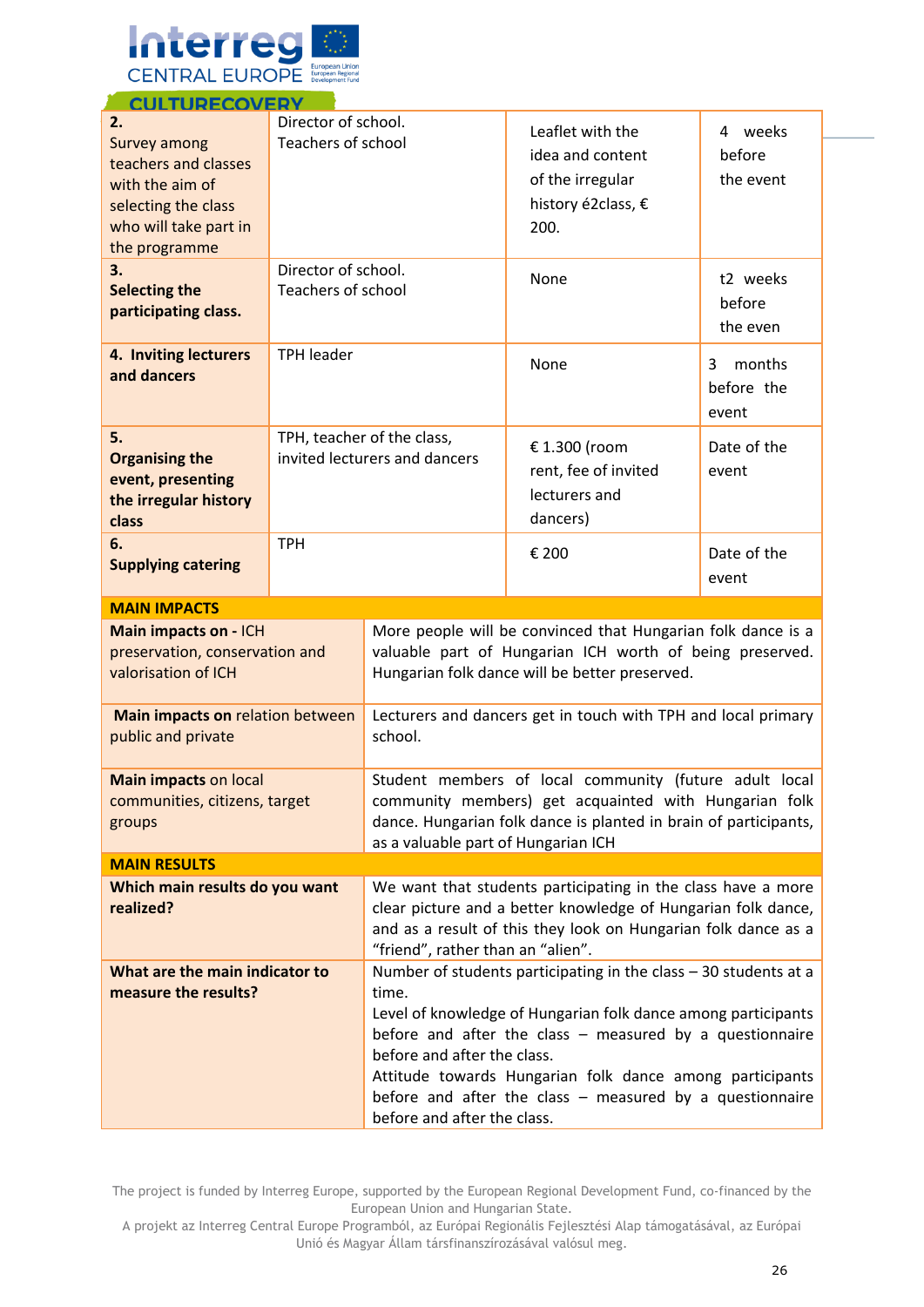

| <b>Objective Title:</b><br>Valorising certain elements of Hungarian intangible cultural<br>heritage through inspiring people to make them a part of<br>their normal life | <b>Objective Number: 2</b> |
|--------------------------------------------------------------------------------------------------------------------------------------------------------------------------|----------------------------|
| Action Title: Summer folk dance festival and palinka course.                                                                                                             | <b>Action Number: 2.1</b>  |

#### **PILOT ACTION TITLE:**

**Live together with traditions.**

**Background***: Please describe* **the input provided by workshops, participatory approach, the origin of idea of action** *that constitute the basis for the development of the present action pilot as soon as good practices identified* 

Origin of the idea is, that although several elements of Hungarian ICH are known and kept in mind by majority of Hungarians, most people look on these as museum pieces, or something they cannot practice, it should be left for professionals. It is true in case of Hungarian folk dance, which in the eyes of many people belongs to past, and is preserved by professional dancers/artists, whose task and job is the preservation and demonstration of this cultural element. In case of palinka situation is slightly different. Hungarians treat palinka as a traditional Hungarian ICH which has its role in today's gastronomy, but most people think that palinka should be made by professional palinka makers, so the culture of palinka-making is a pure technological process, rather than a real cultural heritage. Idea is that as many people as possible should be involved in active folk dance and practical pálinkamaking thus they should be inspired to "live together" with these traditions to put these activities into their normal life practice, i.e. they should be inspired to attend dance houses and/or to try to make palinka at home.

| <b>Theme:</b> (specify the<br>category of your<br>action)                                                       | $\Box$ - ICT application, creative industry;<br>X- participatory processes for involvement of active locals in the recovery,<br>interpretation, maintenance, transfer of knowledge on ICH;<br>$\Box$ - actions for the inclusion of the cultural heritage enjoyment within an<br>innovative responsible tourism offer. |                                                             |                                             |
|-----------------------------------------------------------------------------------------------------------------|------------------------------------------------------------------------------------------------------------------------------------------------------------------------------------------------------------------------------------------------------------------------------------------------------------------------|-------------------------------------------------------------|---------------------------------------------|
| <b>Action / Intervention</b><br>that will be realized                                                           | <b>Responsibility</b> (Who will do it)                                                                                                                                                                                                                                                                                 | <b>Resources need</b><br>(Information,<br>money, materials) | <b>Timeline</b><br>(Start and end<br>dates) |
| 1.<br><b>Planning the festival</b><br>programme together<br>with local civil<br>organisations and<br>volunteers | <b>TPH leader</b>                                                                                                                                                                                                                                                                                                      | None                                                        | 8<br>months<br>before the<br>festival       |

The project is funded by Interreg Europe, supported by the European Regional Development Fund, co-financed by the European Union and Hungarian State.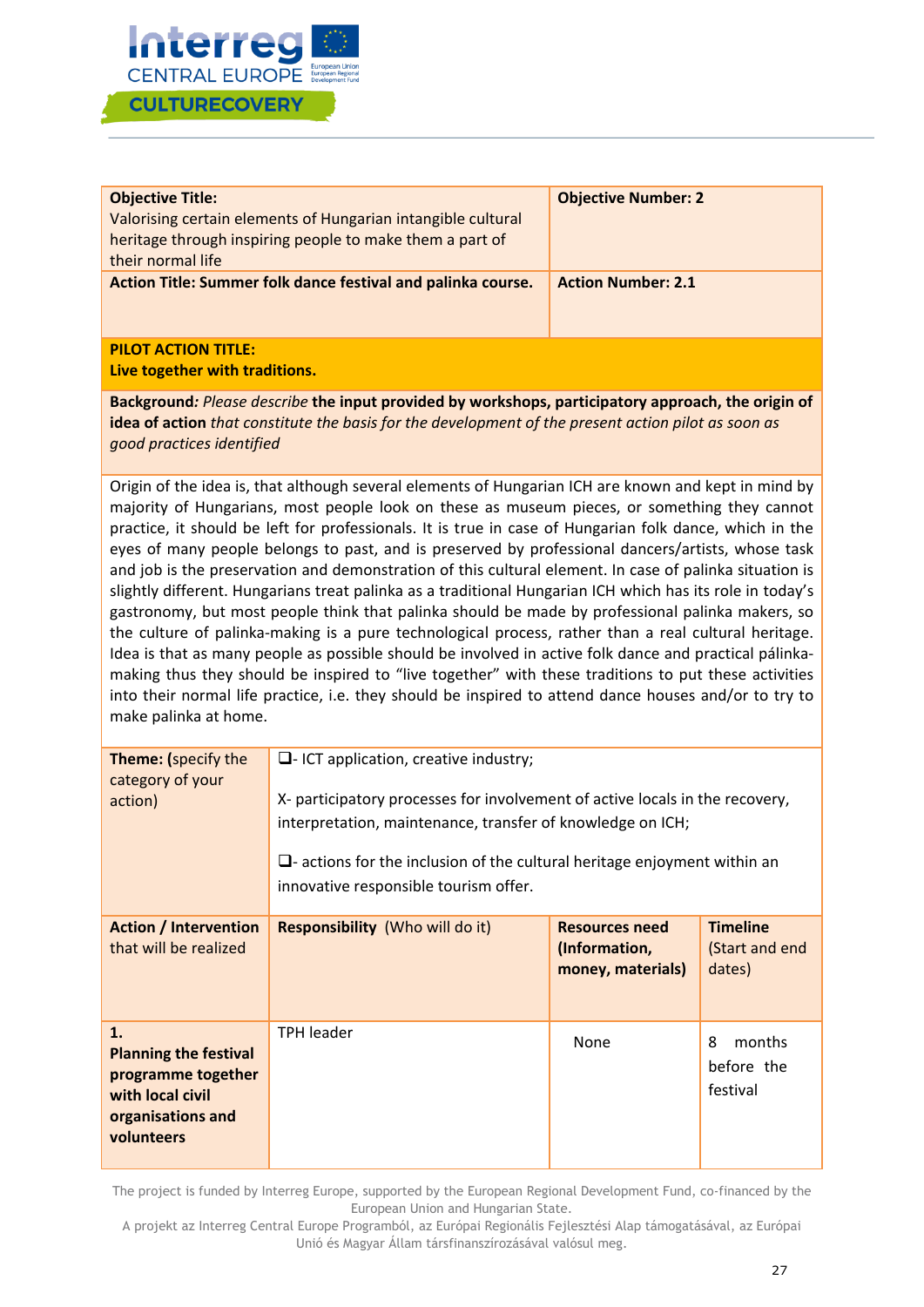

| 2.                                                                                                                                                              | D                                                                |        |                                          |
|-----------------------------------------------------------------------------------------------------------------------------------------------------------------|------------------------------------------------------------------|--------|------------------------------------------|
| Setting up the<br>organisation team<br>(OT) of the festival.                                                                                                    | TPH leader and volunteers.                                       | None   | months<br>8<br>before the<br>event       |
| 3.<br>Deciding on the circle<br>of folk-dance groups<br>participating in the<br>festival                                                                        | TPH leader, participating civil<br>organisations, volunteers, OT | None   | months<br>7<br>before the<br>event       |
| 4. Inviting folk<br>dance groups,<br>pálinka experts and<br>other participants<br>(craftsmen, teachers,<br>leading children's<br>programmes,<br>musician, etc.) | OT, and person                                                   | € 200  | months<br>6<br>before the<br>event       |
| 5.<br>Organising the<br>administrative part of<br>the festival (fire<br>brigade, medical<br>attendance, permits,<br>$etc.$ )                                    | OT                                                               | € 500  | months<br>4<br>before the<br>event       |
| 6.<br><b>Informing and</b><br>inviting media                                                                                                                    | OT and person encharged by OT                                    | € 200  | months<br>3<br>before the<br>event       |
| 7. Advertising the<br>event                                                                                                                                     | OT and person encharged by OT                                    | € 1500 | $2 - 1$<br>months<br>before the<br>event |
| 8. Ensuring<br>equipment<br>necessary for the<br>festival (tents, stage,<br>toys for children,<br>mobile toalets, etc.)                                         | OT and person encharged by OT                                    | € 800  | $2 - 1$<br>months<br>before the<br>event |
| 9. Organising travel,<br>food and<br>accommodation of<br>participating folk<br>dance groups.                                                                    | OT and person encharged by OT                                    | € 3000 | $1-0$<br>months<br>before the<br>event   |
| 10. Show of folk<br>dance groups as a<br>part of the festival                                                                                                   | Invited folk dance groups.                                       | None   | On day of<br>festival.                   |
| 11. Pálinka course<br>during the festival                                                                                                                       | Invites palinka expert                                           | € 800  | On day of                                |

The project is funded by Interreg Europe, supported by the European Regional Development Fund, co-financed by the European Union and Hungarian State.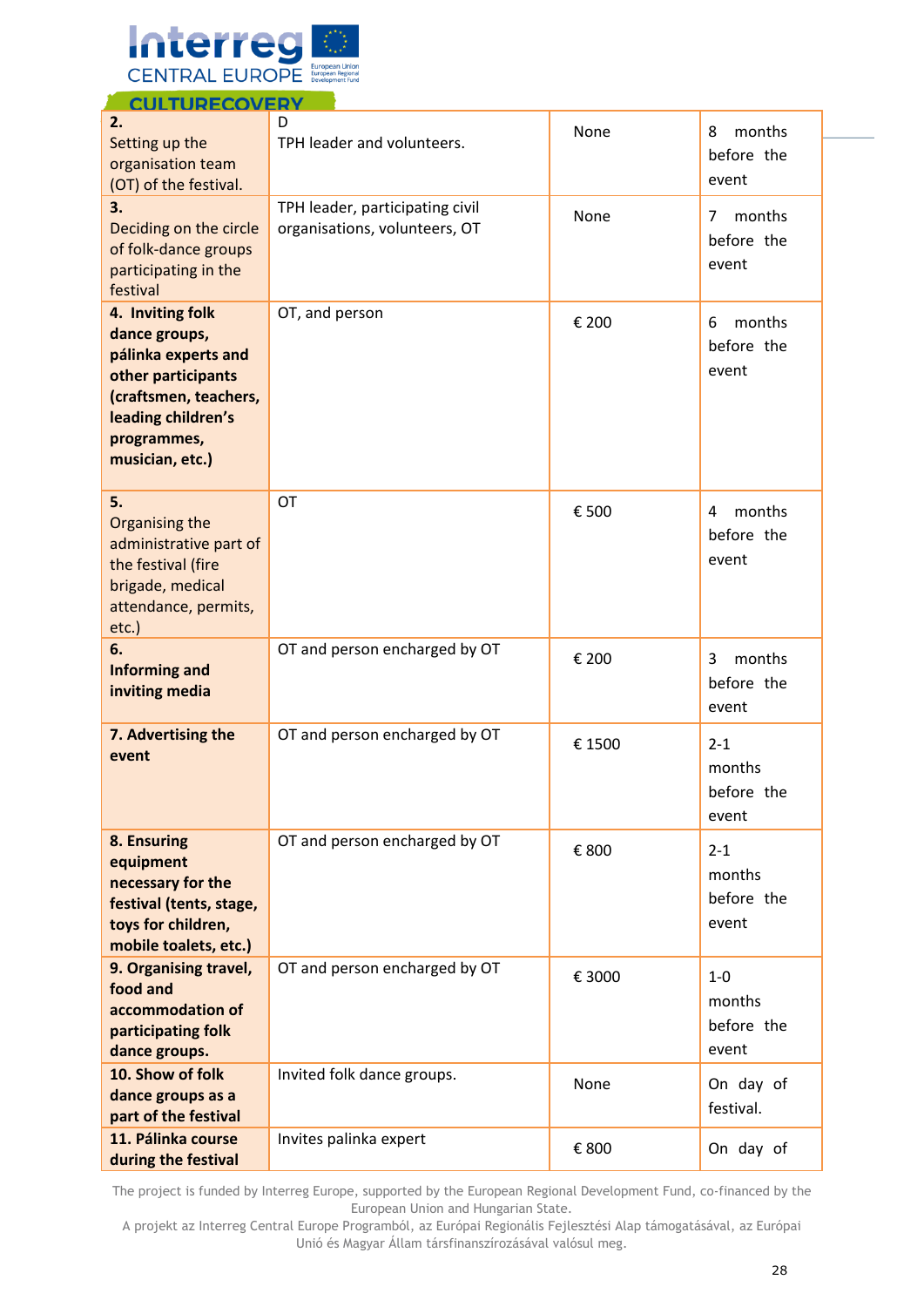

|                                                                                                                                                                                                                                                                                                                                                                                                                    |                          |                                                                                                                                                                                                                                                                                                                                                                              |        | festival.              |
|--------------------------------------------------------------------------------------------------------------------------------------------------------------------------------------------------------------------------------------------------------------------------------------------------------------------------------------------------------------------------------------------------------------------|--------------------------|------------------------------------------------------------------------------------------------------------------------------------------------------------------------------------------------------------------------------------------------------------------------------------------------------------------------------------------------------------------------------|--------|------------------------|
| 12. Evening dance<br>house in the festival                                                                                                                                                                                                                                                                                                                                                                         | <b>Encharged dancers</b> |                                                                                                                                                                                                                                                                                                                                                                              | None   | On day of<br>festival. |
| 13. Concert of a<br>popular folk group.                                                                                                                                                                                                                                                                                                                                                                            |                          | Invited popular folk group.                                                                                                                                                                                                                                                                                                                                                  | € 1000 | On day of<br>festival. |
| <b>MAIN IMPACTS</b>                                                                                                                                                                                                                                                                                                                                                                                                |                          |                                                                                                                                                                                                                                                                                                                                                                              |        |                        |
| Main impacts on - ICH<br>preservation, conservation and<br>valorisation of ICH                                                                                                                                                                                                                                                                                                                                     |                          | Valorisation of two pieces of Hungarian ICH will be enhanced<br>through an event where participants will take part not as<br>simple observers ("museum visitors") but rather as active<br>participants. The idea that these elements can be made a part<br>of normal life will be planted in participants' brain, and some of<br>them can put this idea into practice later. |        |                        |
| Main impacts on relation between<br>public and private                                                                                                                                                                                                                                                                                                                                                             |                          | Festival will be organised during a widespread co-operation of<br>private and public actors, which will strengthen public-private<br>relationship.                                                                                                                                                                                                                           |        |                        |
| Being an outstanding event of the year in Lakitelek festival will<br><b>Main impacts on local</b><br>have a serious impact on local communities. Many of them will<br>communities, citizens, target<br>take part as members of the organisation team, volunteers<br>groups<br>before and during the festival. Besides local civil organisations<br>and volunteers masses of local people will attend the festival. |                          |                                                                                                                                                                                                                                                                                                                                                                              |        |                        |
| <b>MAIN RESULTS</b>                                                                                                                                                                                                                                                                                                                                                                                                |                          |                                                                                                                                                                                                                                                                                                                                                                              |        |                        |
| Which main results do you want<br>realized?                                                                                                                                                                                                                                                                                                                                                                        |                          | We want that students participating in the class have a more<br>clear picture and a better knowledge of Hungarian folk dance,<br>and as a result of this they look on Hungarian folk dance as a<br>"friend", rather than an "alien".                                                                                                                                         |        |                        |
| What are the main indicator to<br>Number of visitors in the festival.<br>measure the results?<br>Number of participants in the pálinka course.<br>Number of people actively taking part in the evening dance<br>house.<br>Number of folk groups, presenting their repertoire in the<br>festival.<br>Number of different dances presented on the stage.                                                             |                          |                                                                                                                                                                                                                                                                                                                                                                              |        |                        |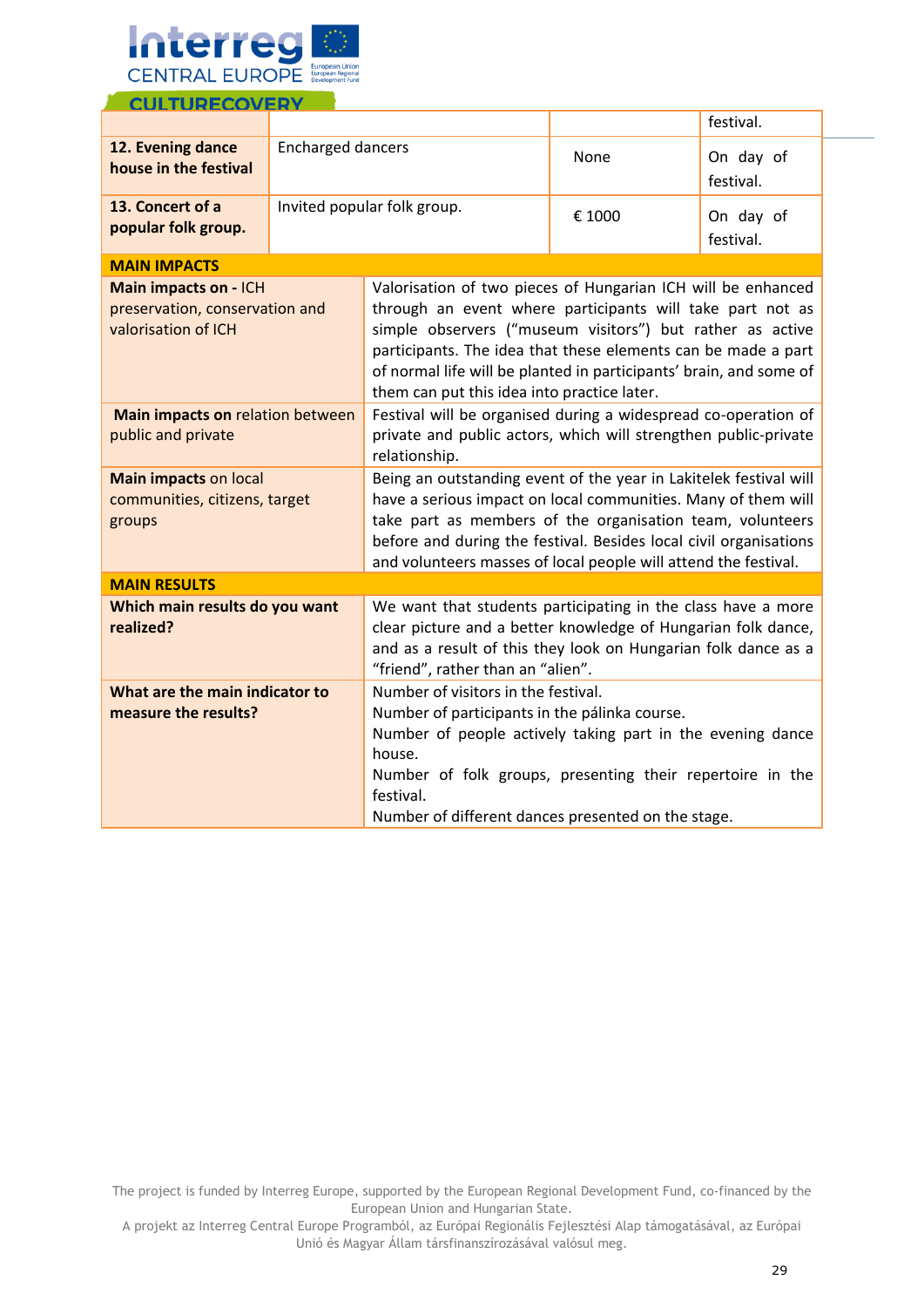

| <b>Objective Title:</b>                                                                                                                                                                                                                | Increasing the quality of eco-museum services                                                                                                                                                                                                                                                                                                                                                                                                                                                               | <b>Objective Number: 3</b>                                                          |                                                        |  |
|----------------------------------------------------------------------------------------------------------------------------------------------------------------------------------------------------------------------------------------|-------------------------------------------------------------------------------------------------------------------------------------------------------------------------------------------------------------------------------------------------------------------------------------------------------------------------------------------------------------------------------------------------------------------------------------------------------------------------------------------------------------|-------------------------------------------------------------------------------------|--------------------------------------------------------|--|
| <b>Action Title: Training for employees and outside service</b><br><b>Action Number: 3.1</b><br>providers on communication, event organisation and<br>customer account management.                                                     |                                                                                                                                                                                                                                                                                                                                                                                                                                                                                                             |                                                                                     |                                                        |  |
| <b>PILOT ACTION TITLE:</b>                                                                                                                                                                                                             | <b>Sufficient ICH management training for employees</b>                                                                                                                                                                                                                                                                                                                                                                                                                                                     |                                                                                     |                                                        |  |
| Background: Please describe the input provided by workshops, participatory approach, the origin of<br>idea of action that constitute the basis for the development of the present action pilot as soon as<br>good practices identified |                                                                                                                                                                                                                                                                                                                                                                                                                                                                                                             |                                                                                     |                                                        |  |
|                                                                                                                                                                                                                                        | Amateur management, which sometimes means poor management was identified as one of the main<br>weaknesses of TPH. The reason behind it is partly insufficient financial background, which makes a<br>barrier to employ professional staff with high salary. But raising the level of services and moving<br>management of the institution towards a more professional level can be reached not only by<br>employing professional staff with high salary, but also with the means of training current staff. |                                                                                     |                                                        |  |
| Theme: (specify the<br>category of your<br>action)                                                                                                                                                                                     | $\Box$ - ICT application, creative industry;<br>$\Box$ - participatory processes for involvement of active locals in the recovery,<br>interpretation, maintenance, transfer of knowledge on ICH;<br>X- actions for the inclusion of the cultural heritage enjoyment within an<br>innovative responsible tourism offer.                                                                                                                                                                                      |                                                                                     |                                                        |  |
| <b>Action / Intervention</b><br>that will be realized                                                                                                                                                                                  | <b>Responsibility (Who will do it)</b>                                                                                                                                                                                                                                                                                                                                                                                                                                                                      | <b>Resources need</b><br>(Information, money,<br>materials)                         | <b>Timeline</b><br>(Start and end<br>dates)            |  |
| 1.<br><b>Identifying main</b><br>weaknesses of<br>current staff and<br>management.                                                                                                                                                     | TPH leader together with TPH<br>staff.                                                                                                                                                                                                                                                                                                                                                                                                                                                                      | One day of<br>common<br>thinking of TPH<br>leader and<br>staff.                     | months<br>4<br>before the<br>first<br>training<br>day. |  |
| 2.<br><b>Finding trainings</b><br>which can be a<br>useful means to<br>handle identified<br>weaknesses.                                                                                                                                | TPH leader.                                                                                                                                                                                                                                                                                                                                                                                                                                                                                                 | List of training<br>possibilities and<br>information<br>about training<br>contents. | 3,5 months<br>before the<br>first<br>training<br>day.  |  |
| 3.<br><b>Contacting training</b><br>institutions and ask<br>them to present<br>offers concerning<br>concrete training                                                                                                                  | <b>TPH leader</b>                                                                                                                                                                                                                                                                                                                                                                                                                                                                                           | None                                                                                | months<br>3<br>before the<br>first<br>training<br>day. |  |

The project is funded by Interreg Europe, supported by the European Regional Development Fund, co-financed by the European Union and Hungarian State.